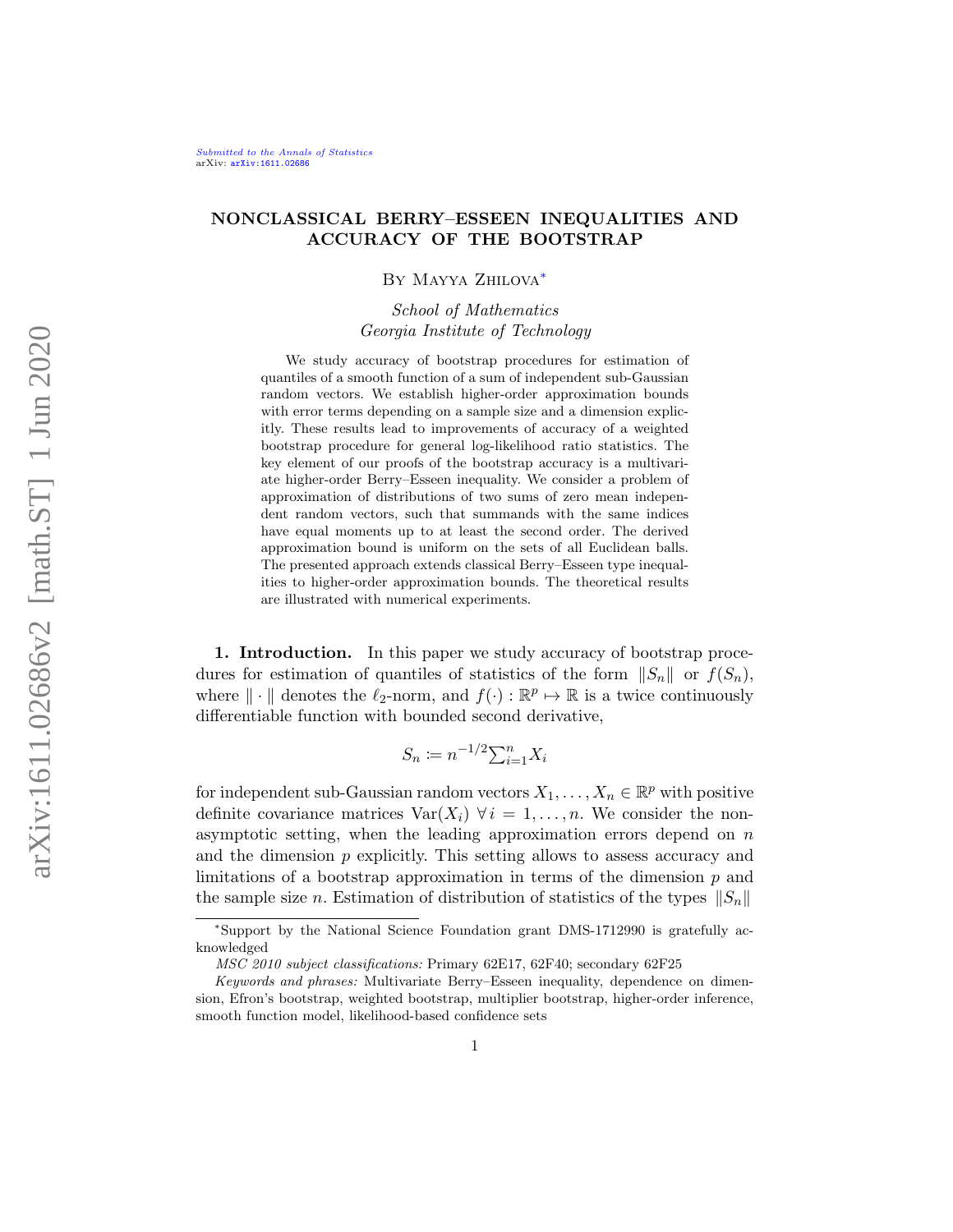or  $f(S_n)$  is necessary for construction of confidence sets and hypothesis testing in some important statistical models and problems, such as linear regression model with unknown distribution of errors, general log-likelihood ratio statistic, construction of confidence sets for multivariate sample mean.

We focus on two basic bootstrapping procedures. The first method considered here is the Efron's bootstrap (introduced by Efron [\[14\]](#page-22-0) in 1979), where the resampling is performed uniformly at random with replacement from the i.i.d. data  $X_1, \ldots, X_n \in \mathbb{R}^p$ . In this case the bootstrap samples  $X_1^*, \ldots, X_n^*$  have the distribution  $\mathbf{P}^*(X_j^* = X_i - \bar{X}) = 1/n$   $\forall i, j = 1, \ldots, n$ , where  $\bar{X} = n^{-1} \sum_{i=1}^{n} X_i$ , and  $\mathbf{P}^*(\cdot) \coloneqq \mathbf{P}(\cdot | X_1, \dots, X_n)$ . Define for the sum  $S_n$  its bootstrap version:

$$
S_n^* \coloneqq n^{-1/2} \sum_{i=1}^n X_i^*.
$$

One of the main results of the paper is the following uniform approximation bound on the set  $\mathscr B$  of all Euclidean balls in  $\mathbb R^p$  which holds with high probability:

<span id="page-1-0"></span>
$$
(1.1) \qquad \sup_{B \in \mathscr{B}} \left| \mathbf{P} \left( S_n \in B \right) - \mathbf{P}^* \left( S_n^* \in B \right) \right| \leq C_{\sigma, K, z} \left\{ p^{K/(K-2)}/n \right\}^{1/2},
$$

where  $K \geq 3$  is a natural number, and constant  $C_{\sigma,K,z}$  depends (up to logterms) on K, on value  $C_z$  introduced in  $(2.4)$  in Section [2,](#page-7-1) and on constant  $\sigma^2 > 0$  which comes from the following condition on the moment generating function of  $X_i$ :  $\mathbf{E} \{ \exp(\alpha^\top X_i) \} \leq \exp(\|\alpha\|^2 \sigma^2/2) \ \forall \alpha \in \mathbb{R}^p$  (see also Remark [4.3](#page-16-0) in Section [4.3](#page-16-1) for an asymptotic version of the statement).

The second of the considered methods is the weighted bootstrap. Here  $X_1, \ldots, X_n \in \mathbb{R}^p$  are assumed to be zero mean, independent but not necessarily identically distributed. Introduce the following random variables

<span id="page-1-2"></span>(1.2) 
$$
\varepsilon_1, \dots, \varepsilon_n \in \mathbb{R}, \text{ i.i.d., independent of } \{X_i\}_{i=1}^n,
$$

$$
\mathbf{E}\varepsilon_i = 0, \ \mathbf{E}(\varepsilon_i^2) = 1, \ \mathbf{E}(\varepsilon_i^3) = 1, \ \mathbf{E}(\varepsilon_i^4) < \infty.
$$

The weighted or the multiplier bootstrap approximation of  $S_n$  is:

(1.3) 
$$
S_n^{\bullet} \coloneqq n^{-1/2} \sum_{i=1}^n X_i \varepsilon_i.
$$

For this version of the bootstrap estimator we derive the following bound which holds with high probability:

<span id="page-1-1"></span>(1.4) 
$$
\sup_{B \in \mathcal{B}} |\mathbf{P}(S_n \in B) - \mathbf{P}^*(S_n^{\circ} \in B)| \leq C_{\sigma,z}(p^2/n)^{1/6}
$$

for  $p \leq C\sqrt{n}$ , where constant  $C_{\sigma,z}$  depends on value  $\overline{C}_z$  introduced in [\(2.7\)](#page-9-0) in Section [2,](#page-7-1) and on constants  $\sigma_i^2 > 0$  which come from conditions on m.g.f.-s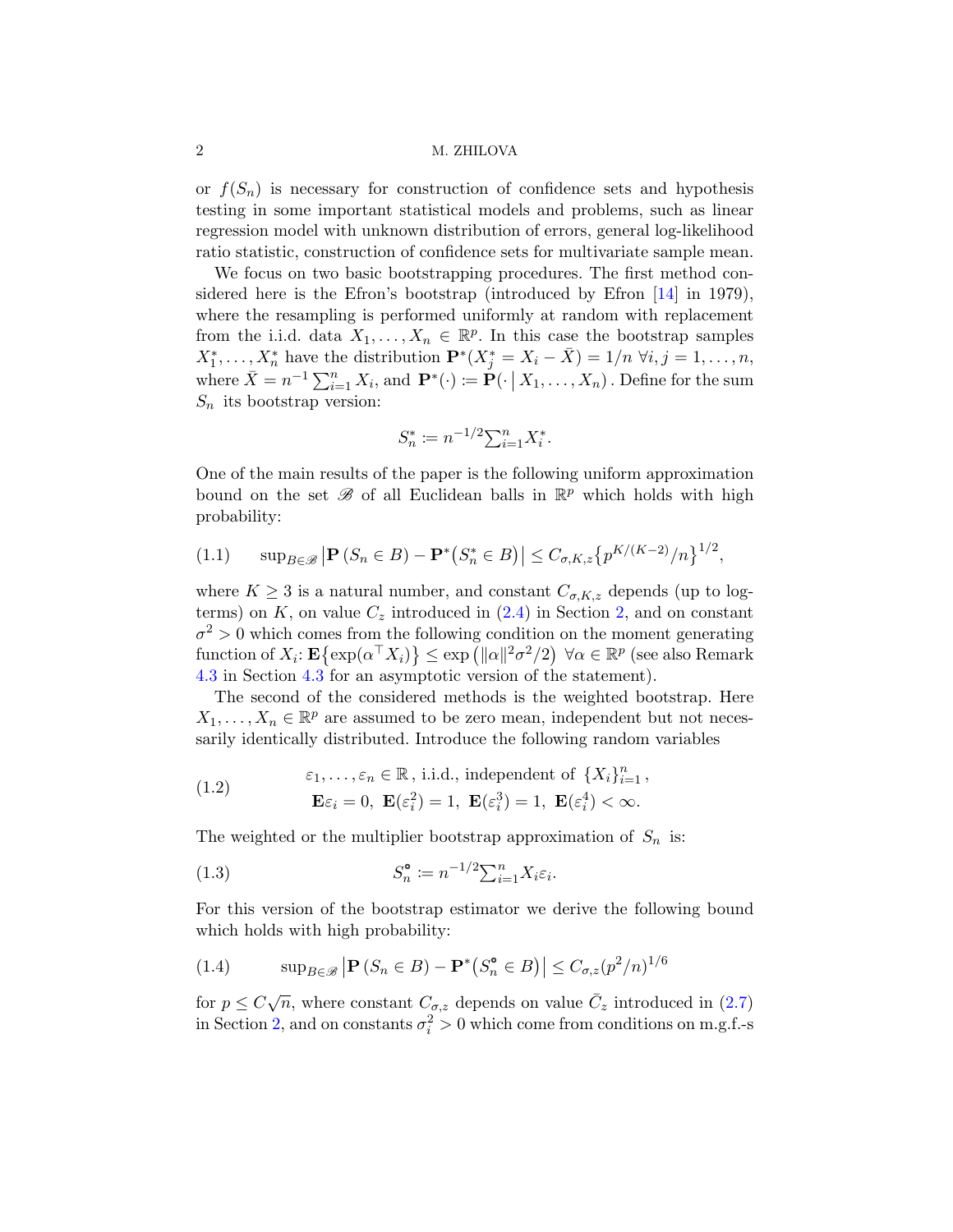of  $X_i$  for each  $i = 1, \ldots, n$  (an asymptotic version of the statement is given in Remark [4.3,](#page-16-0) Section [4.3\)](#page-16-1). Bounds  $(1.1)$  and  $(1.4)$  imply, in particular, that if the random vector  $X_1$  is sub-Gaussian, and the ratio  $p^{K/(K-2)}/n$  (or  $p^2/n$  for bound  $(1.4)$  is rather small, then the bootstrap approximation is accurate. In addition, we give an example of  $\{X_i\}_{i=1}^n$  which justifies that the condition  $p = o(n)$  (or  $p = o(n^{1/2})$  for the weighted bootstrap) as  $n \to \infty$  is necessary for the consistency result  $\sup_{B \in \mathcal{B}} |\mathbf{P}(S_n \in B) - \mathbf{P}^*(S_n^* \in B)|$  $\stackrel{\mathbf{P}}{\rightarrow} 0$  $\left\{ \text{or } \sup_{B \in \mathcal{B}} \left| \mathbf{P} \left( S_n \in B \right) - \mathbf{P}^* \left( S_n^{\bullet} \in B \right) \right| \right\}$  $\frac{\mathbf{P}}{\rightarrow}$  0 for the weighted bootstrap method) as  $n \to \infty$ .

An important feature of the present results is that they do not involve any asymptotic methods such as, for example, Edgeworth expansions that are frequently employed for studying the rates of convergence of bootstrap estimators. We develop a new non-asymptotic approach that allows to study higher-order accuracy of bootstrap in high-dimensional setting. The key element in the proofs of our theoretical results about bootstrapping is a multivariate Berry–Esseen inequality in a nonclassical form which might be interesting by itself.

We consider the problem of approximation of a probability distribution of the sum  $S_n = n^{-1/2} \sum_{i=1}^n X_i$ , where  $X_i \in \mathbb{R}^p$  are independent random vectors such that  $\mathbf{E}X_i = 0$  and  $\mathbf{E}(\|X_i\|^K) < \infty$  for some  $K \geq 3$ . The approximating distribution corresponds to the sum  $\tilde{S}_n := n^{-1/2} \sum_{i=1}^n Y_i$ , where  $Y_1, \ldots, Y_n \in \mathbb{R}^p$  are independent random vectors, independent of  $\{X_i\}_{i=1}^n$ such that  $\mathbf{E}(\|Y_i\|^K) < \infty$ ,

<span id="page-2-0"></span>(1.5) 
$$
\mathbf{E}(X_i^k) = \mathbf{E}(Y_i^k) \ \forall k = 1, \dots, K-1,
$$

and  $Y_i = Z_i + U_i$  for some independent random vectors  $Z_i, U_i \in \mathbb{R}^p$ , where  $Z_i$ are normally distributed with  $\mathbf{E}Z_i = 0$ . Throughout the paper the condition  $\mathbf{E}(X^k) = \mathbf{E}(Y^k)$   $\forall k = 1, ..., K$  on the higher-order moments of random vectors  $X = (x_1, \ldots, x_p)^\top \in \mathbb{R}^p$  and  $Y = (y_1, \ldots, y_p)^\top \in \mathbb{R}^p$  denotes that for all degrees  $k = 1, ..., K$  and for all indices  $1 \leq i_1, ..., i_k \leq p$ 

<span id="page-2-1"></span>
$$
\mathbf{E}(x_{i_1}\dots x_{i_k})=\mathbf{E}(y_{i_1}\dots y_{i_k}).
$$

In Lemma [3.1](#page-10-0) we show that if a cardinality of a support of  $X_i$  is sufficiently large, then the corresponding random vectors  $Z_i, U_i$  always exist. The probability distribution of such constructed random vector  $\tilde{S}_n$  turns out to be a rather good approximation of a distribution of the initial sum  $S_n$ . One of the main results in the paper is the following uniform Berry–Esseen type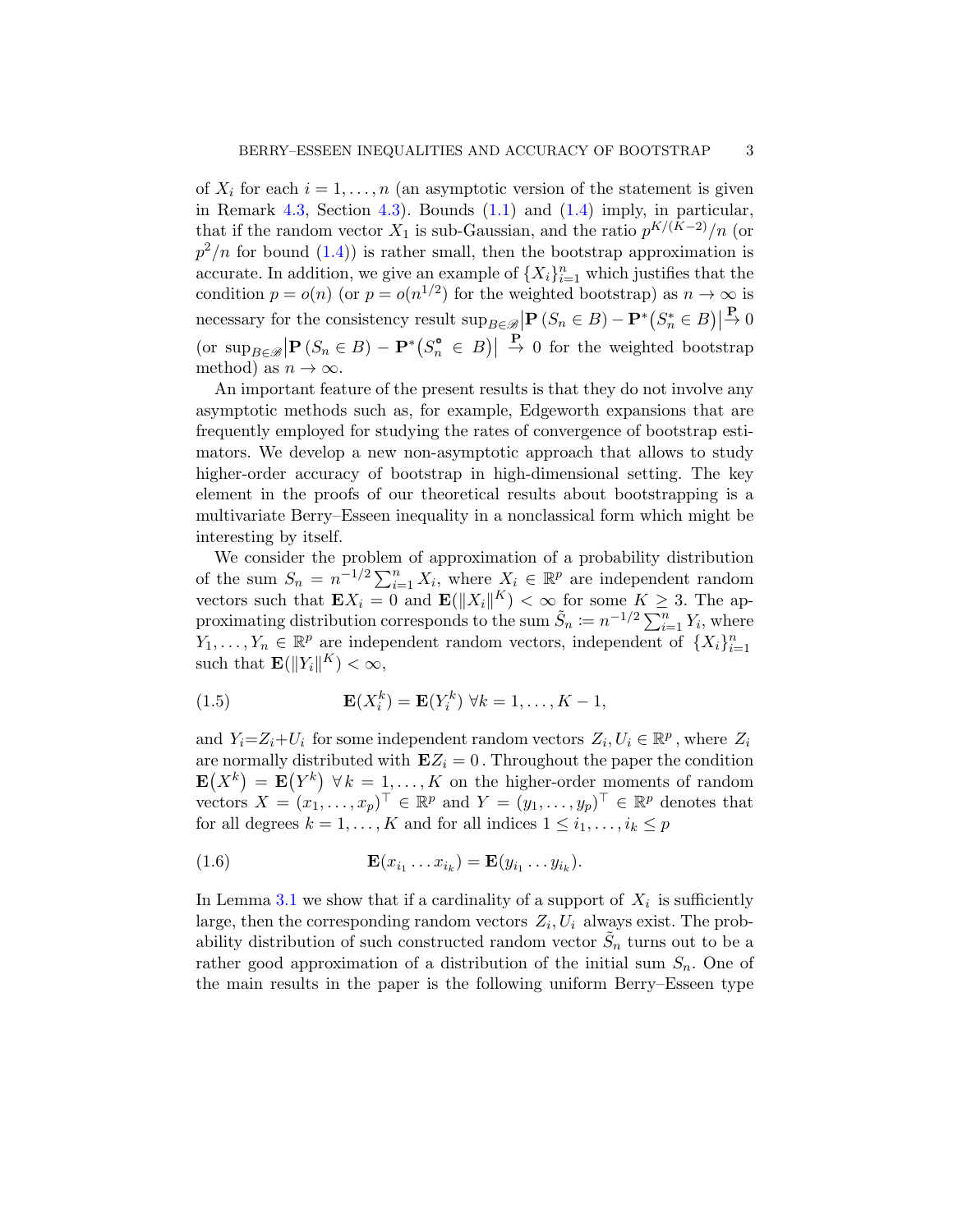bound: for the set  $\mathscr{B}$  of all Euclidean balls in  $\mathbb{R}^p$  and for i.i.d.  $\{X_i\}_{i=1}^n$ 

<span id="page-3-0"></span>
$$
\sup_{B \in \mathcal{B}} \left| \mathbf{P}(S_n \in B) - \mathbf{P}(\tilde{S}_n \in B) \right|
$$
  
(1.7) 
$$
\leq C_{\Sigma,K} \left\{ \mathbf{E} \left( \|X_1\|^{K} + \|Y_1\|^{K} \right) \right\}^{1/(K-2)} n^{-1/2},
$$

where constant  $C_{\Sigma,K}$  depends on K and on eigenvalues of  $(\text{Var }Z_1)^{-1}$ . Bound [\(1.7\)](#page-3-0) includes the classical Berry–Esseen inequality, where the approximating distribution is multivariate normal i.e.  $Y_i \sim \mathcal{N}(0, \text{Var } X_i)$  and  $K = 3$ . If  $K > 3$ , this bound exploits more information about coinciding moments, than the normal approximation does, which leads to a better accuracy.

Our proof of bound  $(1.7)$  is based on the work of Bentkus  $[4]$ , where the author obtained a multivariate Berry–Esseen inequality involving the standard normal distribution, uniformly on the set of all Euclidean balls, and also on the set of all convex sets in  $\mathbb{R}^p$ . In this paper we extend the proof in the work of Bentkus [\[4\]](#page-22-1) to the "quasi-normal" case, i.e. for the approximation with the sum  $\tilde{S}_n$  of the convolutions  $Y_i = Z_i + U_i$ , where  $Z_i$  are normally distributed. This approach allows us to use both the properties of the normal distribution and the higher moments condition [\(1.5\)](#page-2-0). Furthermore, if  $||X_1||^2 \leq p$  a.s., then inequality [\(1.7\)](#page-3-0) implies

$$
\sup_{B\in\mathscr{B}}\left|\mathbf{P}(S_n\in B)-\mathbf{P}(\tilde{S}_n\in B)\right|\leq C_{\Sigma,K}\left\{p^{K/(K-2)}/n\right\}^{1/2}.
$$

In Lemma [2.1](#page-8-0) in Section [2,](#page-7-1) we show that for  $K > 3$  the requirement  $p = o(n^{(K-2)/K})$  as  $n \to \infty$  is necessary for  $\sup_{x \in \mathbb{R}} |\mathbf{P}(\|S_n\| \leq x) - \mathbf{P}(\|\tilde{S}_n\| \leq$  $||x|| \to 0, n \to \infty$  for some approximating distribution  $\tilde{S}_n$ , satisfying conditions of Theorem [2.1.](#page-7-2)

Now let us discuss how Berry–Esseen type bound [\(1.7\)](#page-3-0) leads to the results  $(1.1)$ ,  $(1.4)$  about bootstrap. In the framework of the Efron's bootstrapping scheme, condition  $(1.5)$  is modified with concentration bounds for the higher-order bootstrap moments (equal to the empirical moments)  $\mathbf{E}^*(X_i^{*k}) = n^{-1} \sum_{i=1}^n (X_i - \bar{X})^k$  for  $k = 2, ..., K - 1$ , where  $\mathbf{E}^*(\cdot) :=$  $\mathbf{E}(\cdot | X_1, \ldots, X_n)$ . For the case of the weighted bootstrap, condition [\(1.2\)](#page-1-2) implies  $\mathbf{E}^*(X_i^{\bullet k}) = X_i^k \mathbf{E}(\varepsilon_i^k) = X_i^k$ ,  $k = 2, 3$ . In this way, the concentration properties of the empirical moments around the theoretical ones together with the higher-order Berry–Esseen bounds of the form  $(1.7)$  determine accuracy of the bootstrap procedures. Let us emphasize that the considered higher-order approximations play a key role for obtaining the improved accuracy of bootstrap procedures in terms of the ratio of  $p$  and  $n$ . For example, consider the weighted bootstrap procedure with a simplified condition on the random weights  $\varepsilon_i$ . If  $\mathbf{E}\varepsilon_i = 0$  and  $\mathbf{E}(\varepsilon_i^2) = 1$ , then

<span id="page-3-1"></span>(1.8) 
$$
\mathbf{E} S_n = \mathbf{E} S_n^{\bullet}, \quad \mathbf{E} (S_n S_n^{\top}) = \mathbf{E} (S_n^{\bullet} S_n^{\bullet \top}).
$$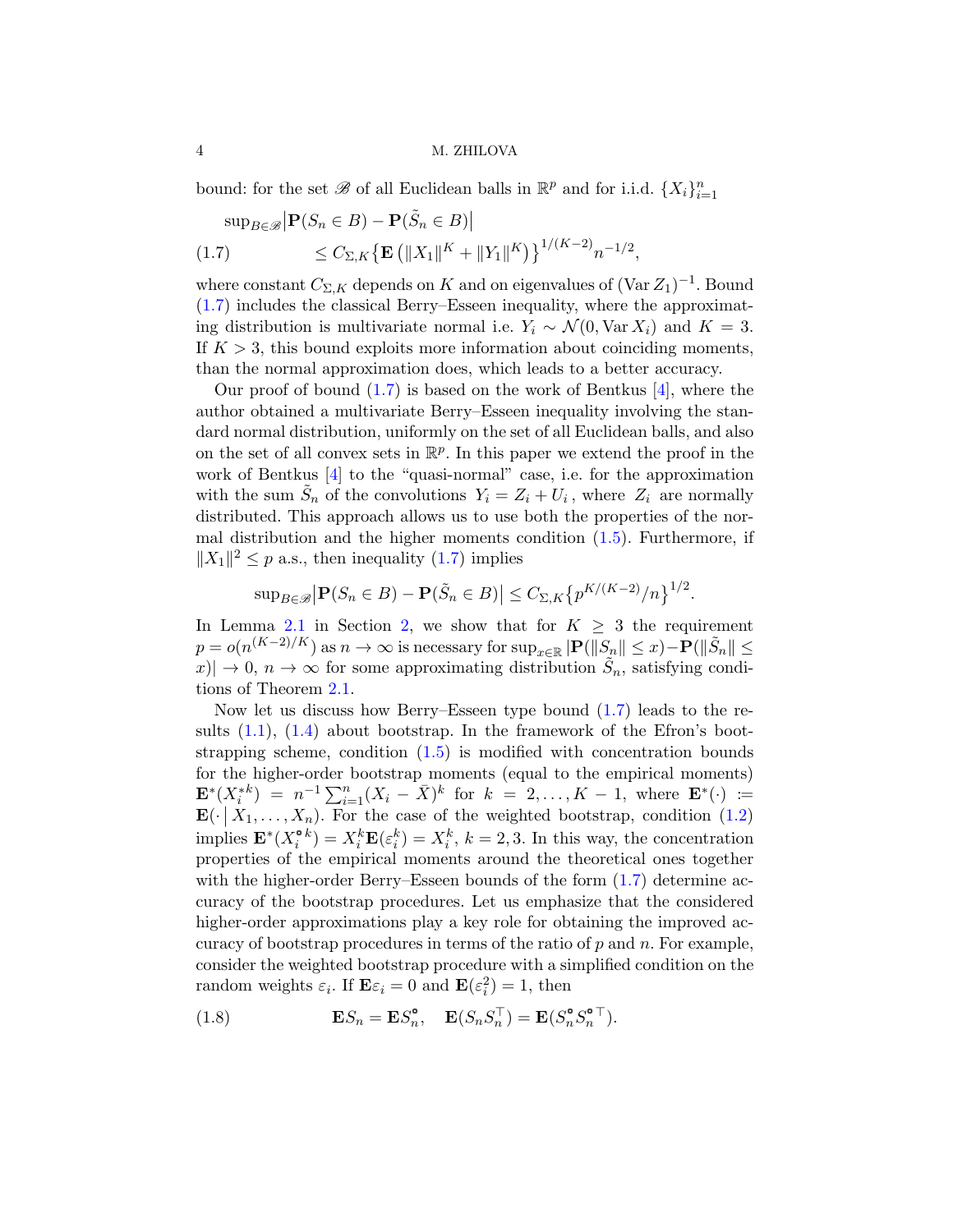Using [\(1.8\)](#page-3-1) and a normal approximation between probability distributions of  $||S_n||$  and  $||S_n^{\circ}||$  (e.g. the results of Bentkus [\[4\]](#page-22-1), or the inequalities by Spokoiny and Zhilova [\[35\]](#page-23-0) for the non-i.i.d. case), one can obtain an approximation bound similar to [\(1.4\)](#page-1-1), with an error term  $(C_2^3 \mathbf{E} (||X_1||^3)/\sqrt{n})^{1/4}$  which is less sharp than  $(1.4)$  in the ratio between p and n. Using also the condition  $\mathbf{E}(\varepsilon_i^3) = 1$ , we obtain

<span id="page-4-0"></span>(1.9) 
$$
\forall \alpha \in \mathbb{R}^p \mathbf{E} \{ (\alpha^\top S_n)^3 \} = \mathbf{E} \{ (\alpha^\top S_n^{\bullet})^3 \},
$$

and this property leads to the improved error term in  $(1.4)$ . In order to employ the information about the third moments, as in  $(1.9)$ , one needs to use an approximation scheme that is more general than the normal approximation. For this purpose we establish the multivariate higher-order Berry–Esseen inequalities (Section [2\)](#page-7-1).

The methods introduced in the paper allow to consider an important and a more general model, namely, the Smooth Function Model introduced by Bhattacharya and Ghosh  $[6]$  and Hall  $[16]$  (Chapter 2.4). In this model, the object of interest is  $f(\mu)$ , where  $f : \mathbb{R}^p \to \mathbb{R}$  is a smooth function and  $\mu$  is an unknown expected value if  $X_i$ . The bootstrap estimators allow to approximate  $f(\bar{X}) - f(\mu)$  in distribution, and, therefore, to establish a confidence set for  $f(\mu)$ . This also includes the case, when one aims at constructing a confidence set for  $\mu$  in the form  $f(\bar{X}-\mu)$ . In Section [4](#page-13-0) we establish the approximation bounds similar to  $(1.1)$  and  $(1.4)$  for the Smooth Function Model.

The weighted or the multiplier bootstrap procedure is useful in the situations, when it is required to resample a solution of estimating equations, or a maximum likelihood estimator, or in the case when the random summands  $\{X_i\}_{i=1}^n$  are not necessarily identically distributed (see, e.g., Mammen [\[27\]](#page-23-1), Chatterjee and Bose [\[9\]](#page-22-4)). The present results for the weighted bootstrap lead also to an improvement of accuracy of a weighted bootstrap procedure for general log-likelihood ratio statistics under possible model misspecification. Spokoiny and Zhilova [\[35\]](#page-23-0) considered the weighted bootstrap for estimation of quantiles of a log-likelihood ratio, they showed that if a parametric model is not severely misspecified, then the accuracy of bootstrap log-likelihood ratio quantiles corresponds to the accuracy of the normal approximation between statistics of the type  $||S_n||$  and  $||S_n^{\bullet}||$ . Using inequality [\(1.4\)](#page-1-1), we infer that the accuracy of the weighted bootstrap for log-likelihood ratio depends rather on accuracy of the Wilks-type bounds, than on the normal approximation. We employ this result for construction of likelihood-based confidence sets.

Below we give an overview of the existing literature about bootstrap accu-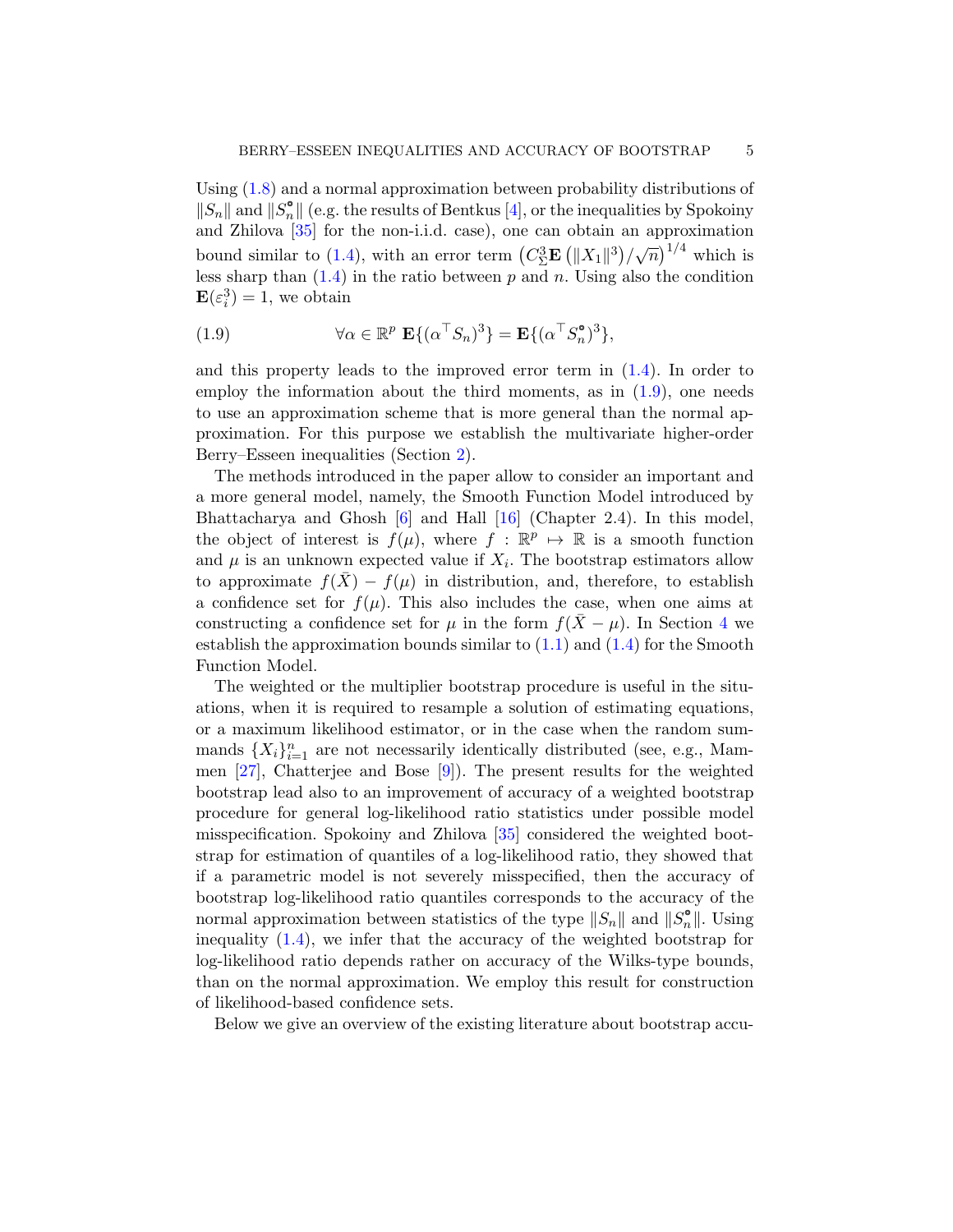racy. Resampling methods are widely used for statistical inference in various applications. The bootstrap is well-known for its good performance in the situations when the amount of data is small (see, e.g. Horowitz  $[19]$ ), however, there are relatively few results about accuracy of the bootstrap in a non-asymptotic set-up. Most of the existing results are quite recent. Arlot et al. [\[2\]](#page-22-6) studied generalized weighted bootstrap for construction of nonasymptotic confidence bounds in  $\ell_r$  -norm  $(r \in [1, \infty])$  for the mean value of high-dimensional random vectors with a symmetric and bounded (or with the normal) distribution. Chernozhukov et al. [\[10\]](#page-22-7) established Gaussian approximation results, as well as accuracy of the multiplier and the Efron's bootstrap for maxima of sums of high-dimensional vectors in a very general set-up. Chernozhukov et al. [\[11\]](#page-22-8) extended the results from maxima to general hyperrectangles and sparsely convex sets. The results of Chernozhukov et al. [\[10,](#page-22-7) [11\]](#page-22-8) allow the dimension p grow as  $O(\exp(Cn^c))$  for some constants  $c, C > 0$ . Spokoiny and Zhilova [\[35\]](#page-23-0) considered the multiplier bootstrap for estimation of quantiles of a general log-likelihood ratio under model misspecification. Zhilova [\[40\]](#page-23-2) extended this methodology for the simultaneous likelihood-based inference in the case of exponentially large number of models.

In the asymptotic high-dimensional setting when both the parameter dimension p and the sample size n are large, Bickel and Freedman  $[7]$ , Mammen [\[25,](#page-23-3) [27\]](#page-23-1) studied accuracy of the Efron's and the wild bootstrap for the linear regression model and for M-estimators; Chatterjee and Bose [\[9\]](#page-22-4) studied generalized bootstrap for estimating equations also in high-dimensional asymptotic framework. Mammen [\[27\]](#page-23-1) studied validity and higher-order accuracy of the wild bootstrap (or Wu's bootstrap, first proposed by Wu [\[38\]](#page-23-4)) under the condition  $\mathbf{E}(\varepsilon_i^3) = 1$  on the weights, in context of linear contrasts in high dimensional linear models and for bootstrapping F-tests. Liu [\[23\]](#page-23-5) used the condition  $\mathbf{E}(\varepsilon_i^3) = 1$  in order to obtain the second order accuracy of the wild bootstrap.

One of the basic ways of studying the properties of bootstrap procedures is to consider asymptotic approximations of distributions of an initial statistic and its bootstrap estimate, e.g. using central limit theorems or their refinements with Edgeworth expansions (see Præstgaard [\[29\]](#page-23-6), Præstgaard and Wellner [\[30\]](#page-23-7), Hall [\[16\]](#page-22-3), Mammen [\[26\]](#page-23-8), Barbe and Bertail [\[3\]](#page-22-10), Shao and Tu [\[33\]](#page-23-9), van der Vaart and Wellner [\[37\]](#page-23-10), Janssen and Pauls [\[22\]](#page-23-11), and references therein). Berry–Esseen type inequalities had been first used by Singh [\[34\]](#page-23-12) and Liu [\[23\]](#page-23-5) in the framework of bootstrap. Holmes and Reinert [\[17\]](#page-22-11) established bootstrap consistency in various settings using Stein's method.

Below we discuss the literature about Berry–Esseen type bounds. The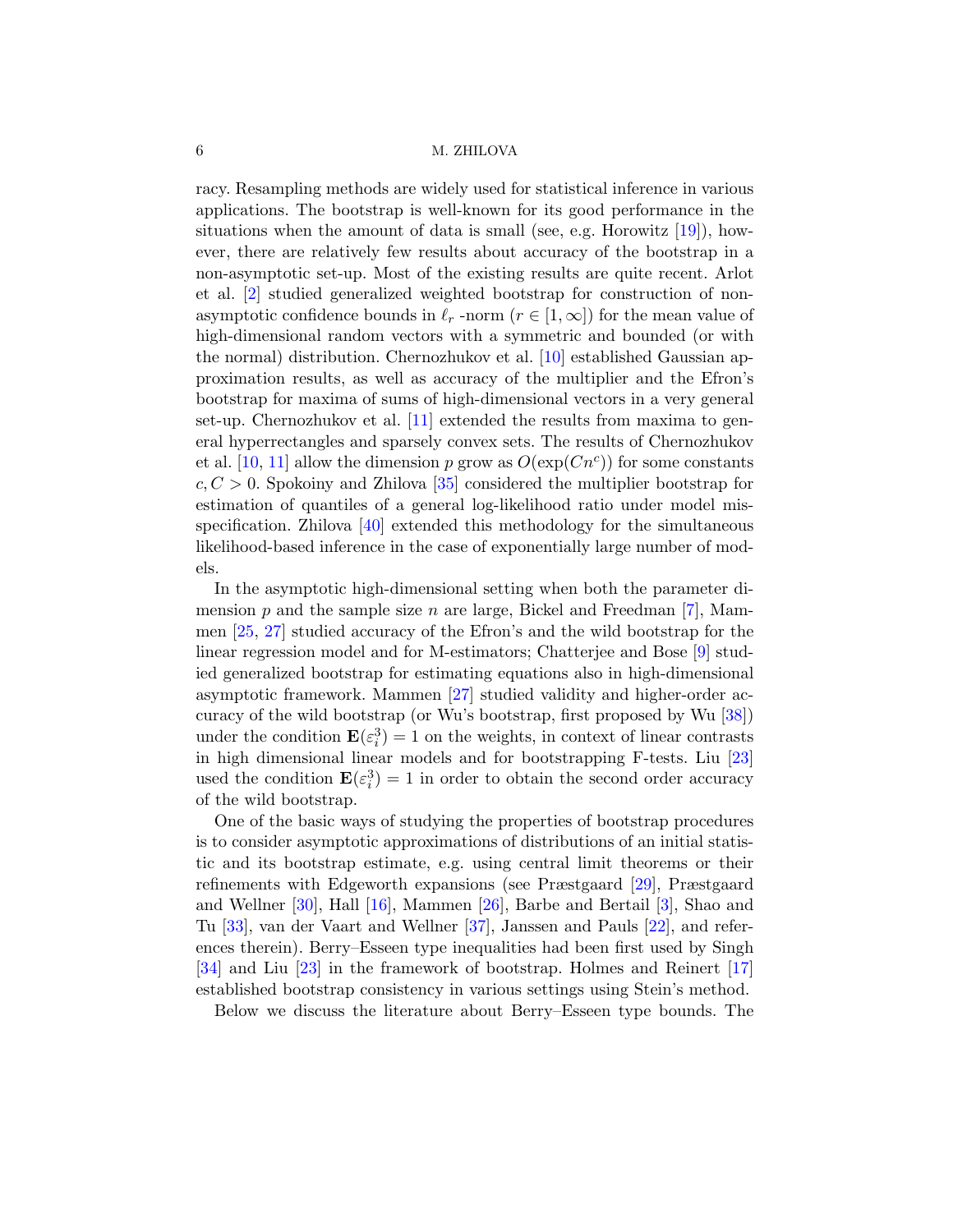problem of approximation of a probability distribution of the sum  $S_n$  belongs to the class of Central Limit Problems which has a long history of studies, see the paper by Loève  $[24]$  for a detailed overview. Ibragimov  $[21]$  studied convergence of a distribution of  $S_n$  in case of i.i.d. scalar summands, to the standard normal law, under the higher moments condition; the author obtained a higher-order accuracy using Edgeworth expansion. Zolotarev [\[43\]](#page-23-14) introduced pseudomoments, which characterize closeness of moments of two distributions, for estimation of convergence rates in limit theorems; such limit theorems are called nonclassical. In the multivariate case, some of the first nonclassical results about normal approximation on closed convex sets had been obtained by Paulauskas [\[28\]](#page-23-15), Rotar' [\[31\]](#page-23-16) and Ul'yanov [\[36\]](#page-23-17). To the best of our knowledge, the problem of approximation of a probability distribution of  $S_n$  under the higher moments condition  $(1.5)$  and with an explicit dependence on the dimension  $p$ , had not been studied before.

Now let us summarize the contribution of this paper to the existing literature. In order to study the properties in a high-dimensional non-asymptotic setting, one needs to use new approaches and techniques. The methodology developed in this paper allows to consider higher-order properties of bootstrap methods in the modern set-up. To the best of our knowledge this had not been done in the earlier literature. The main theoretical tools, namely, the multivariate higher-order Berry–Esseen inequalities might be interesting by themselves. The approximation bounds established here allow to track the dependence of the error terms on the dimension, on the sample size, and on the moments of the considered distributions. We provide examples, showing that the obtained error rates cannot be improved under the considered conditions. In addition, we refined an accuracy of the weighted/multiplier bootstrap procedure for the general log-likelihood ratio statistics.

Structure of the paper. The results about accuracy of bootstrap rely on Berry-Essen type inequalities, for this reason we first present the latter results in Sections [2](#page-7-1) and [3.](#page-10-1) Section [4](#page-13-0) contains theoretical results about accuracy of the bootstrap. Sections A and B in the supplement  $[41]$  contain proofs of the statements from Sections [2](#page-7-1) and [4](#page-13-0) respectively. Section [5](#page-19-0) presents results of numerical experiments.

*Notation.*  $\|\cdot\|$  denotes the Euclidean norm for vectors and the operator norm for matrices or tensors;  $S_p^+$  denotes the set of symmetric positive definite real-valued matrices of size  $p \times p$ ;  $\mathscr{B}$  is the set of all closed Euclidean balls in  $\mathbb{R}^p$ ;  $\mathbf{I}_p$  is the identity matrix of size  $p \times p$ ; if X is a vector in  $\mathbb{R}^p$ ,  $X^k$  stands for the tensor power  $X^{\otimes k}$ ; for  $f : \mathbb{R}^p \to \mathbb{R}$  and  $h \in \mathbb{R}^p$ ,  $f^{(s)}(x)h^s$ denotes the higher-order directional derivative  $(h^{\top} \nabla)^s f(x)$ ; C indicates a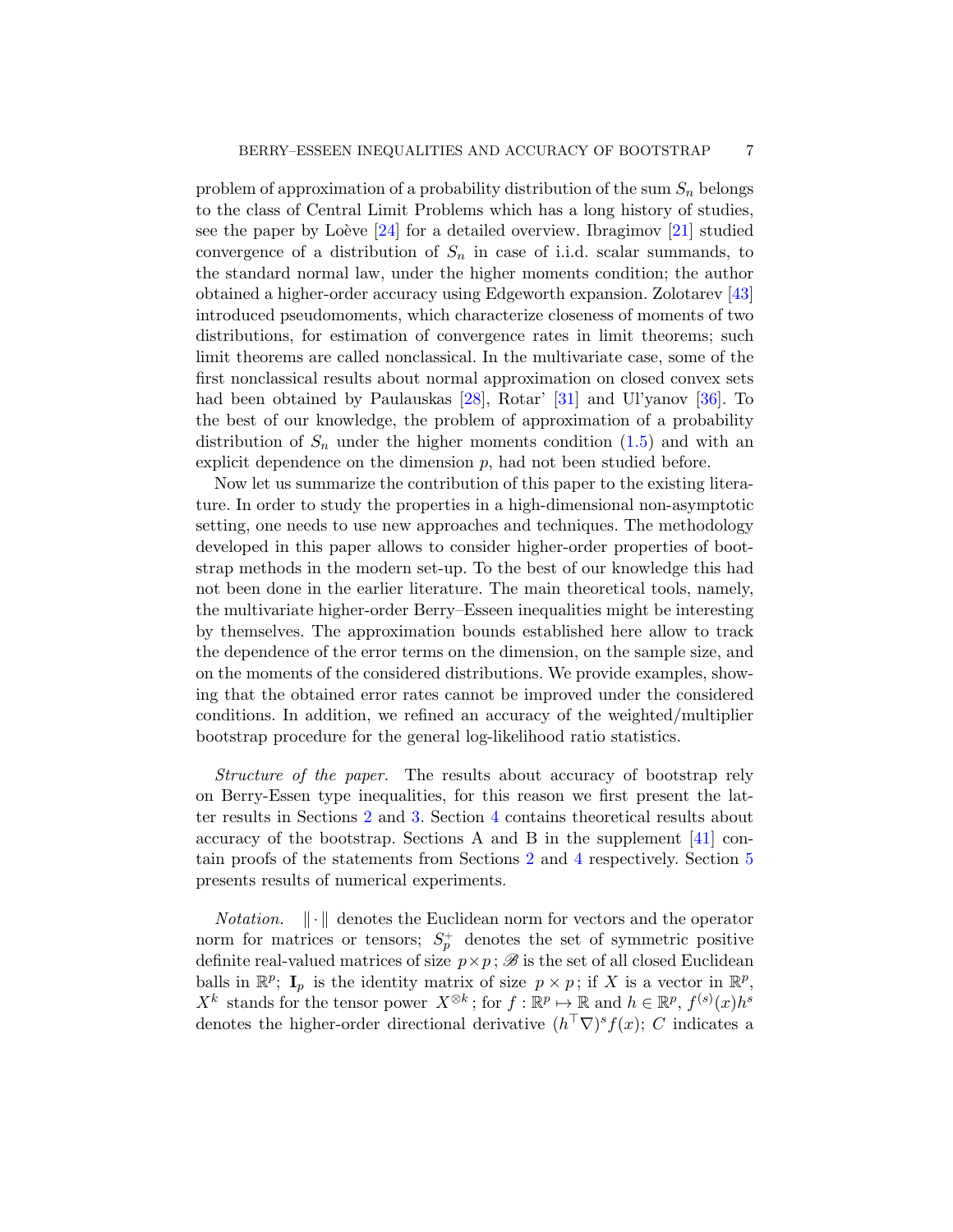positive generic constant unless specified otherwise.

<span id="page-7-1"></span>2. Higher-order Berry–Esseen inequalities. Consider independent random vectors  $X_1, \ldots, X_n \in \mathbb{R}^p$  such that  $\forall i = 1, \ldots, n$   $\mathbf{E} X_i = 0$ ,  $\text{Var}(X_i) \in S_p^+$ ,  $\mathbf{E}(\|X_i\|^K) < \infty$  for some integer  $K \geq 3$ . Let  $Y_1, \ldots, Y_n \in$  $\mathbb{R}^p$  be independent random vectors, and such that  $\forall i = 1, \ldots, n$ 

<span id="page-7-3"></span>(2.1) 
$$
Y_i \text{ is independent of } X_1, \dots, X_n, \ \mathbf{E}(\|Y_i\|^K) < \infty,
$$
\n
$$
\mathbf{E}(X_i^k) = \mathbf{E}(Y_i^k) \ \forall k = 1, \dots, K-1.
$$

A formal definition of the equality of the higher-order moments of vectorvalued random variables (as in  $(2.1)$ ) is given in  $(1.6)$ . We assume also that  $\forall i = 1, \ldots, n$ 

<span id="page-7-4"></span>(2.2) 
$$
\exists \text{ independent r.v. } Z_i, U_i \in \mathbb{R}^p \text{ s.t. } Y_i \stackrel{d}{=} Z_i + U_i,
$$

$$
\mathbf{E} Z_i = \mathbf{E} U_i = 0, Z_i \sim \mathcal{N}(0, \Sigma_{z,i}) \text{ for some } \Sigma_{z,i} \in S_p^+.
$$

Consider the following sums of mutually independent random vectors with zero mean:

<span id="page-7-5"></span>(2.3) 
$$
S_n \coloneqq n^{-1/2} \sum_{i=1}^n X_i, \quad \tilde{S}_n \coloneqq n^{-1/2} \sum_{i=1}^n Y_i.
$$

We establish uniform approximation bounds between probability distributions of  $S_n$  and  $\tilde{S}_n$  on the set  $\mathscr B$  of all Euclidean balls in  $\mathbb R^p$ . Theorems [2.1](#page-7-2) and [2.2](#page-9-1) treat the cases when  $\{X_i\}_{i=1}^n$  are i.i.d. and independent but not necessarily identically distributed vectors correspondingly. For the case of i.i.d. summands  $X_i$  (and, hence, i.i.d.  $Z_i$ ) denote

<span id="page-7-0"></span>(2.4) 
$$
\Sigma_z := \Sigma_{z,i} = \text{Var}(Z_i), \quad C_z := ||\Sigma_z^{-1/2}||.
$$

<span id="page-7-2"></span>THEOREM 2.1. Consider the random vectors  $\{X_i\}_{i=1}^n$  introduced above, suppose that they are *i.i.d.*, and that there exist *i.i.d.* approximating random vectors  ${Y_i}_{i=1}^n$  meeting conditions [\(2.1\)](#page-7-3) and [\(2.2\)](#page-7-4). It holds for the sums  $S_n$ and  $\tilde{S}_n$  defined in  $(2.3)$ 

$$
\sup_{B\in\mathscr{B}}\left|\mathbf{P}\big(S_n\in B\big)-\mathbf{P}\big(\tilde{S}_n\in B\big)\right|\leq C_{\mathscr{B},iid}\frac{\left\{C_z^K\mathbf{E}\left(\|X_1\|^K+\|Y_1\|^K\right)\right\}^{1/(K-2)}}{n^{1/2}},
$$

where constant  $C_{\mathcal{B},iid} > 0$  depends only on K; a detailed definition of  $C_{\mathcal{B},iid}$ is given in the proof (see  $(A.52)$  in Section A.2 of the supplement  $[41]$ ).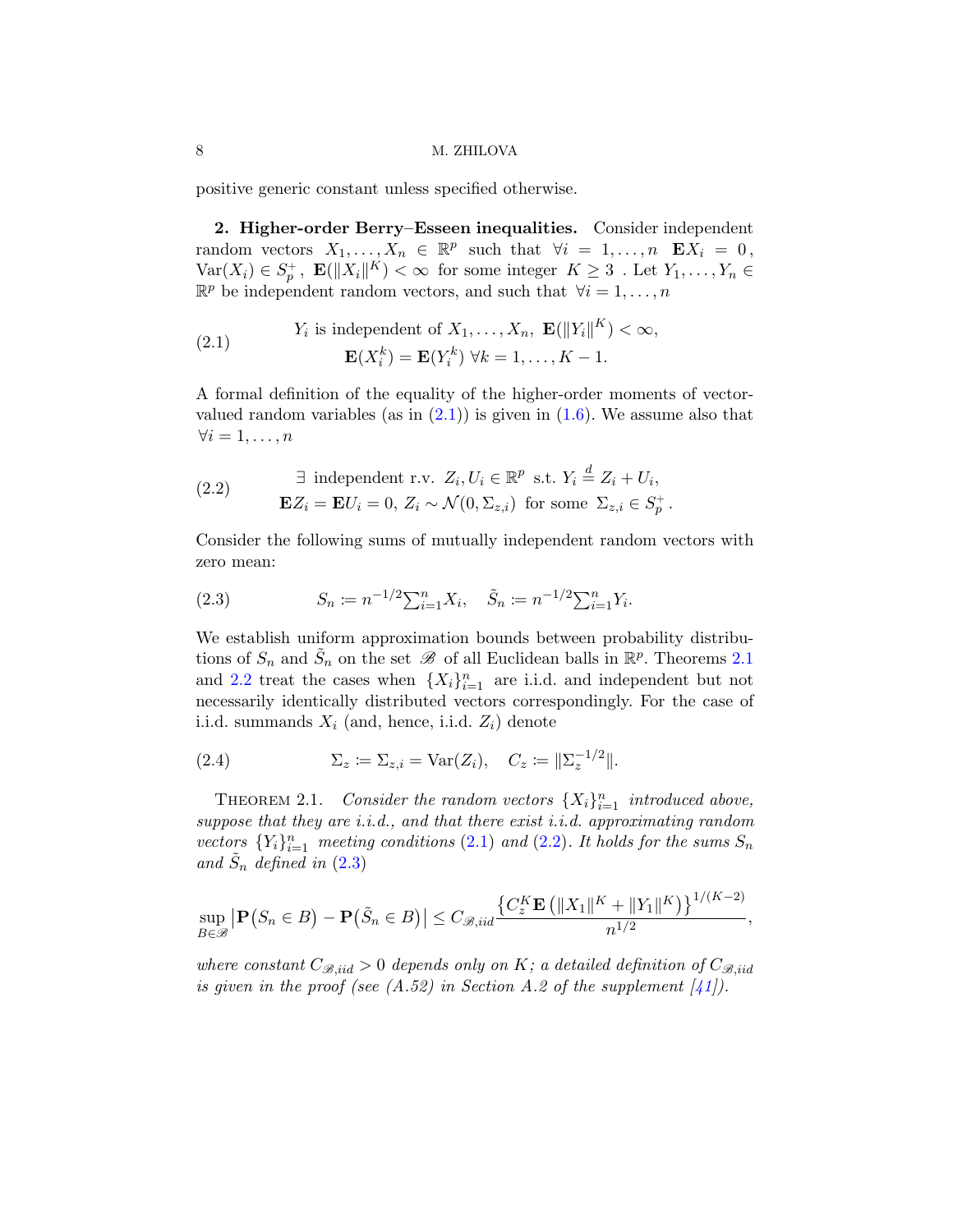REMARK 2.1 (The case of the normal approximation). If the approximating random vectors  $Y_i$  are normally distributed, then  $U_i \equiv 0, Y_i \sim$  $\mathcal{N}(0, \text{Var}(X_i)), \ \Sigma_z = \text{Var}(X_i), \text{ and } C_z = ||\{\text{Var}(X_i)\}^{-1/2}||. \text{ Furthermore,}$ if  $K = 3$  and  $Y_i$  are standard normal, then the bound in Theorem [2.1](#page-7-2) is similar to the classical multivariate Berry–Esseen inequality by Bentkus [\[4\]](#page-22-1). If  $K > 3$  and  $Y_i$  are normally distributed, the term  $||X_1||$  enters the bound above with a better power, than in the classical case where  $K = 3$ . In this way, Theorem [2.1](#page-7-2) extends the classical normal approximation result.

<span id="page-8-2"></span>REMARK 2.2 (Dependence on  $C_z$ ). The approximation bound in Theo-rem [2.1](#page-7-2) depends on  $C_z = ||\Sigma_z^{-1/2}||$ , where  $\Sigma_z$  is a covariance matrix of the normal component  $Z_i$  of the approximating distribution  $Y_i$ . In Lemma [3.1](#page-10-0) (Section [3\)](#page-10-1) we show that if a cardinality of a support of  $X_i$  is sufficiently large, then there exist random vectors  $U_i$  such that  $\Sigma_z$  is positive definite. Therefore, it holds  $\lambda_{\Sigma}^{-1} \leq C_z < \infty$ , where  $\lambda_{\Sigma}^2$  is the smallest eigenvalue of  $\text{Var } X_i$ . In Lemma [3.2](#page-12-0) we consider the case when the number of coinciding moments between  $X_i$  and  $Y_i$  is  $K - 1 = 3$ ; we show that for any  $c_0 \in (0, \lambda_{\Sigma}),$ there exists distribution  $Y_i = Z_i + U_i$  such that  $C_z < c_0^{-1}$ . Hence  $C_z$  can be taken as a generic constant for  $K = 4$ . Moreover, if the coordinates of the vector  $X_i$  are mutually independent, then the problem of characterizing  $\Sigma_z$ and  $C_z$  becomes one-dimensional and, therefore,  $C_z$  does not depend on p in this case.

REMARK 2.3 (Accuracy of the approximation). The error term in The-orem [2.1](#page-7-2) is proportional to  $\{pn^{-(K-2)/K}\}\}^{1/(K-2)}$  if  $||X_1||, ||Y_1|| \leq \sqrt{p}$  a.s. In Lemma [2.1](#page-8-0) below, we show that for  $K \geq 3$  condition  $p = o(n^{(K-2)/K})$  as  $n \to \infty$  is necessary for  $\sup_{x \in \mathbb{R}} |\mathbf{P}(\|S_n\| \leq x) - \mathbf{P}(\|\tilde{S}_n\| \leq x)| \to 0, n \to \infty$ under the conditions of Theorem [2.1.](#page-7-2)

<span id="page-8-0"></span>LEMMA 2.1 (Necessity of the condition  $p = o(n^{(K-2)/K})$ ). Let  $\{X_i\}_{i=1}^n$ be random vectors as in Theorem [2.1.](#page-7-2) Suppose that  $\mathbf{E}(\|X_i\|^{K+2}) < \infty$  for an integer  $K > 3$ . There exist random vectors  ${Y_i}_{i=1}^n$  satisfying conditions of Theorem [2.1,](#page-7-2) and s.t. that the condition  $p = o(n^{(K-2)/K})$  for  $n \to \infty$  is necessary for  $\sup_{x \in \mathbb{R}} |\mathbf{P}(\|S_n\| \leq x) - \mathbf{P}(\|\tilde{S}_n\| \leq x)| \to 0$  as  $n \to \infty$ .

REMARK 2.4. In the recent paper Zhai [\[39\]](#page-23-19) considers a multivariate CLT in  $\mathcal{W}_2$ -distance. The author shows that if  $X_1, \ldots, X_n \in \mathbb{R}^p$  are i.i.d. with mean zero and such that  $||X_i|| \leq \beta$  a.s. for some constant  $\beta > 0$ , then

<span id="page-8-1"></span>(2.5) 
$$
\mathcal{W}_2(S_n, Z) \le 5\sqrt{p}\beta(1 + \log n)/\sqrt{n},
$$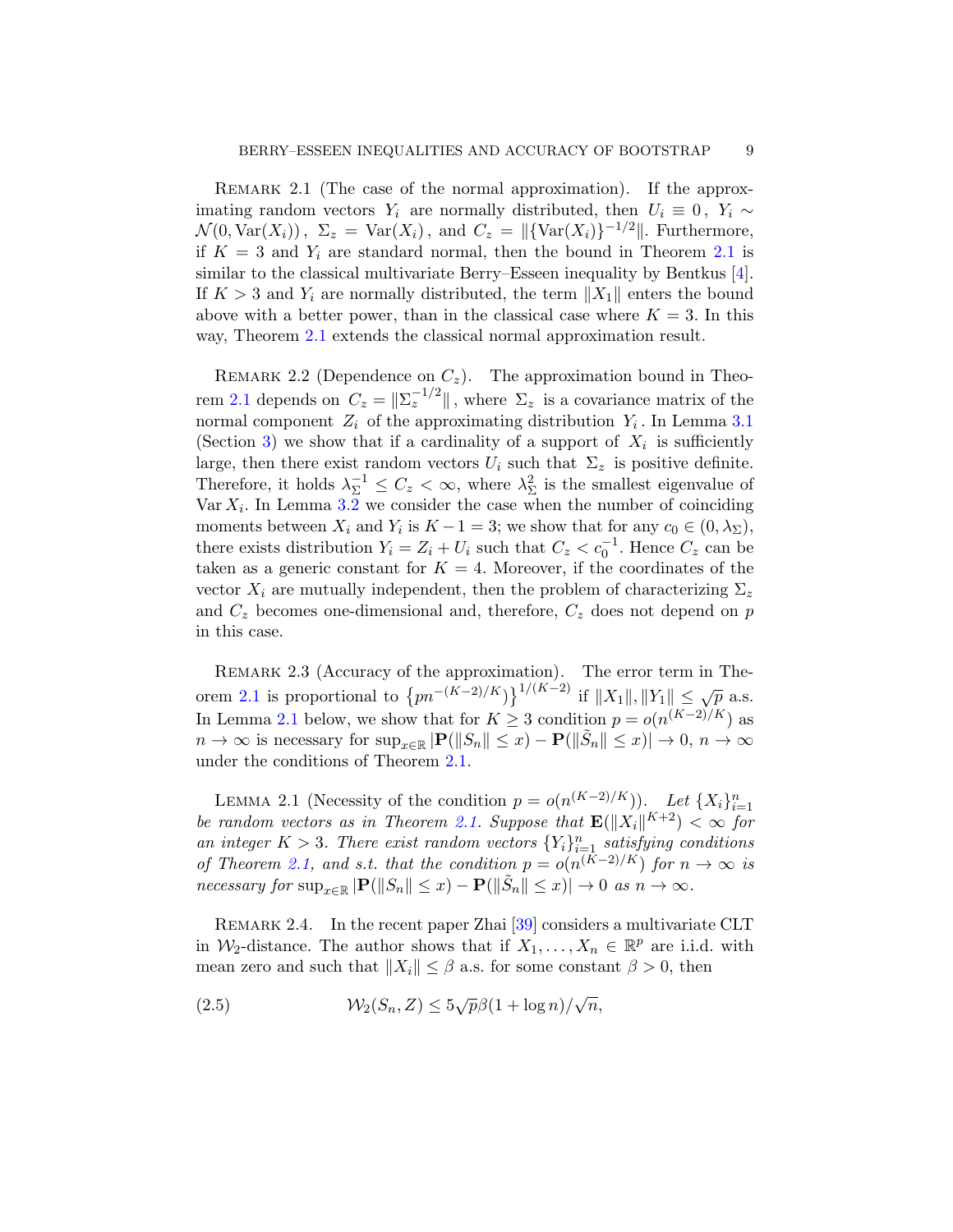where  $Z \sim \mathcal{N}(0, \text{Var } X_1)$ , and  $\mathcal{W}_2$  is the 2-Wasserstein distance. This result implies, that if  $\beta \le C \sqrt{p}$ , then  $\mathcal{W}_2(S_n, Z) \le Cp(1+\log n)/\sqrt{n}$ . In Lemma [2.2](#page-9-2) below, we consider a uniform bound on  $\sup_{B \in \mathscr{B}} |\mathbf{P}(S_n \in B) - \mathbf{P}(Z \in B)|$ , using the result  $(2.5)$ . It turns out that under conditions  $(2.1)$ ,  $(2.2)$  for  $K \geq 4$ , the higher-order Berry–Esseen type inequality in Theorem [2.1](#page-7-2) yields a better accuracy w.r.t. the sample size  $n$ , and w.r.t. the ratio between  $p$ and n. Indeed, inequality  $(2.6)$  below, which follows from the results of Zhai [\[39\]](#page-23-19), has an error term of order  $(p^2/n)^{1/3}$  (up to log n). Whereas Theorem [2.1](#page-7-2) (for the case  $Y_i \sim \mathcal{N}(0, \text{Var } X_i)$ ) provides a smaller error term of order  $(p^{K/(K-2)}/n)^{1/2}$  for  $K \geq 4$ .

<span id="page-9-2"></span>LEMMA 2.2. Let  $X_1, \ldots, X_n \in \mathbb{R}^p$  be *i.i.d.* random vectors, such that  $\text{Var } X_i = I_p$  and  $||X_i|| \leq \beta$  a.s. for some constant  $\beta > 0$ . Let  $Z \sim \mathcal{N}(0, I_p)$ . The results of Zhai [\[39\]](#page-23-19) imply

<span id="page-9-3"></span>
$$
\sup_{B \in \mathcal{B}} |\mathbf{P}(S_n \in B) - \mathbf{P}(Z \in B)| \le C_1 p^{1/3} \beta^{2/3} (1 + \log n) / n^{1/3}
$$
  
(2.6) 
$$
\le C_2 p^{2/3} (1 + \log n) / n^{1/3},
$$

where in the latter inequality one takes  $\beta \leq c\sqrt{p}$ . Here c,  $C_1$ , and  $C_2$  denote positive generic constants.

Now let us consider the case when the random summands  $X_i$  are independent but not necessarily identically distributed (non-i.i.d.). Denote

<span id="page-9-0"></span>(2.7) 
$$
\bar{\Sigma}_z := n^{-1} \sum_{i=1}^n \Sigma_{z,i}, \quad \bar{C}_z := ||\bar{\Sigma}_z^{-1/2}||.
$$

<span id="page-9-1"></span>THEOREM 2.2. Consider random vectors  $\{X_i\}_{i=1}^n$  introduced above, suppose that they are independent but not necessarily identically distributed, and that there exist independent approximating vectors  $\{Y_i\}_{i=1}^n$  meeting condi-tions [\(2.1\)](#page-7-3) and [\(2.2\)](#page-7-4). It holds for the sums  $S_n$  and  $\tilde{S}_n$  defined in [\(2.3\)](#page-7-5)

$$
\sup_{B\in\mathscr{B}}\left|\mathbf{P}\left(S_n\in B\right)-\mathbf{P}\left(\tilde{S}_n\in B\right)\right|\leq C_{\mathscr{B},ind}\left\{\bar{C}_{z}^K\sum_{i=1}^n\mathbf{E}\left(\|X_i\|^K+\|Y_i\|^K\right)n^{-K/2}\right\}^{\frac{1}{K+1}},
$$

where constant  $C_{\mathcal{B},ind} > 0$  depends only on K, it is defined in the proof (see  $(A.57)$  in Section A.3 of the supplement  $\left[41\right]$ .

REMARK 2.5. The proof of Theorem [2.1](#page-7-2) largely exploits the assumption that the summands  $\{X_i\}_{i=1}^n$  are identically distributed, and it does not directly apply to the non-i.i.d. case. This causes a difference between the error terms in Theorems  $2.2$  and  $2.1$ , however, the critical ratio of p and n (namely,  $p^{K/(K-2)}/n$ ) in the error terms remains the same in both results. We leave an improvement of the power  $^{1/(K+1)}$  in the non-i.i.d. case for the future work.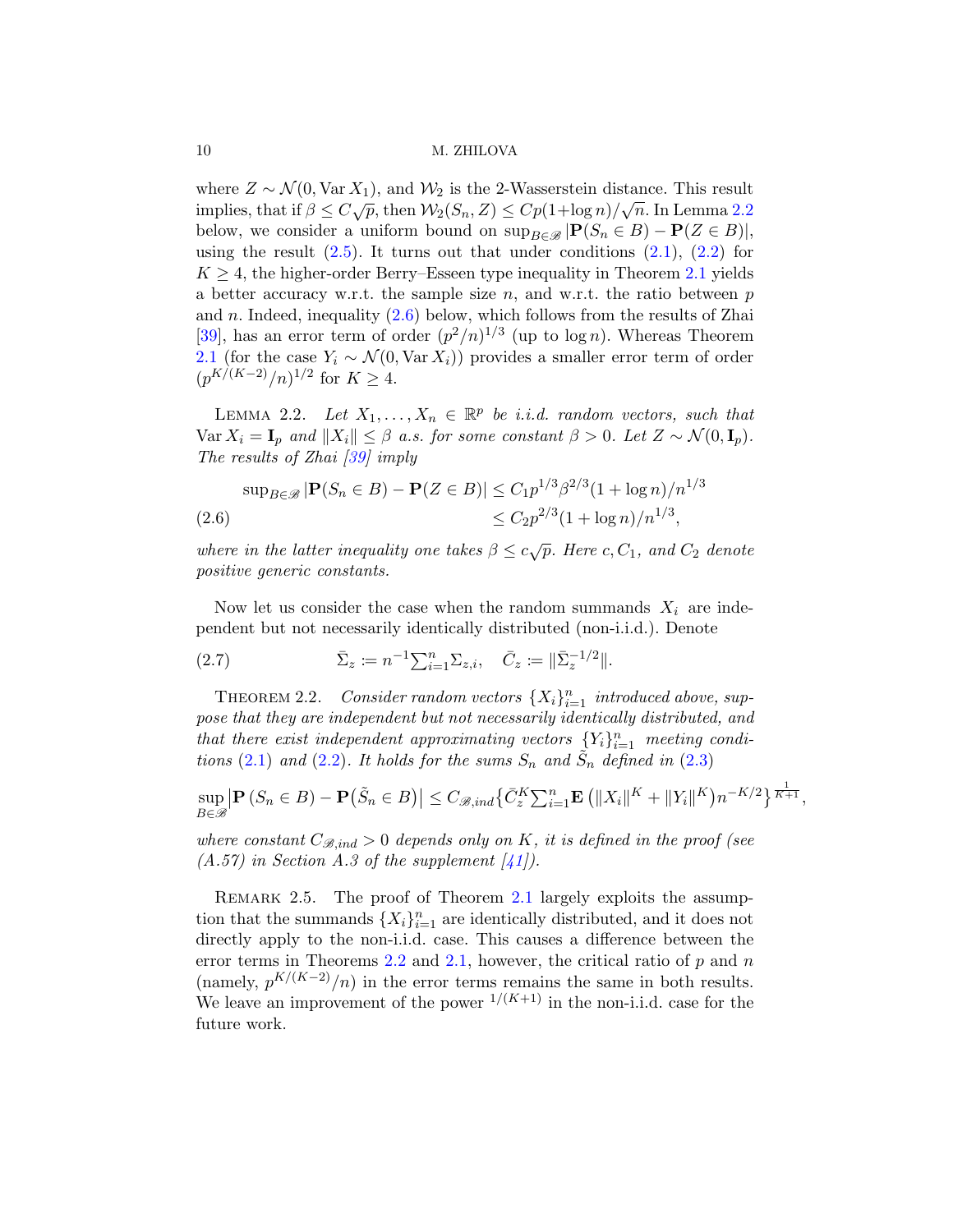REMARK 2.6. The proofs of the Berry–Esseen type inequalities (Theo-rems [2.1](#page-7-2) and [2.2\)](#page-9-1) exploit the following properties of the set  $\mathscr{B}$  (cf. Bentkus  $[4, 5]$  $[4, 5]$  $[4, 5]$  and Chernozhukov et al.  $[10, 11]$  $[10, 11]$  $[10, 11]$ :

- Invariance under rescaling and under taking shifts, i.e. if  $B \in \mathcal{B}$ , then  $\forall x \in \mathbb{R}^p$  and  $\forall a \in \mathbb{R}, a > 0$  it holds  $aB + x \in \mathcal{B}$ .
- Invariance under taking  $\varepsilon$ -neighborhood w.r.t. the  $\ell_2$ -norm: consider an arbitrary  $B \in \mathcal{B}, B = B_r(x_0) := \{x \in \mathbb{R}^p : ||x - x_0|| \le r\},\$  then the  $\varepsilon$ neighborhood of B reads as  $B^{\varepsilon} = B_{r+\varepsilon}(x_0)$ , if  $r+\varepsilon \geq 0$ , and  $B^{\varepsilon} = \emptyset$ otherwise. Therefore  $B^{\varepsilon} \in \mathscr{B}$ .

The same properties hold for the set  $\mathscr H$  of all half-spaces in  $\mathbb R^p$ . In proposition A.1 (Section A.3 of the supplement  $[41]$ ), we consider a higher-order Berry–Esseen approximation for  $S_n$  uniformly over the set  $\mathscr{H}$ , similarly to Theorems [2.1](#page-7-2) and [2.2.](#page-9-1)

Corollary [2.1](#page-10-2) below follows directly from the previous theorems and the triangle inequality. It justifies a higher-order accuracy of approximation between two probability distributions with matching moments.

<span id="page-10-2"></span>COROLLARY 2.1. Consider random vectors  $\{X_i\}_{i=1}^n$  introduced above, and suppose that there exist independent approximating vectors  ${Y_i}_{i=1}^n$ meeting conditions  $(2.1)$  and  $(2.2)$ . Consider also independent random vectors  $X'_1, \ldots, X'_n \in \mathbb{R}^p$ , that are independent of  $\{X_i\}_{i=1}^n$ ,  $\{Y_i\}_{i=1}^n$ , and such that  $\forall i=1,\ldots,n$   $\mathbf{E}\left(\Vert X_{i}^{\prime}\Vert^{K}\right)<\infty,$   $\mathbf{E}\left(X_{i}^{k}\right)=\mathbf{E}\left(X_{i}^{\prime}\right)$  $k)$  ∀ $k = 1, \ldots, K-1$ . Let also  $S'_n := n^{-1/2} \sum_{i=1}^n X'_i$ , and  $\Delta'_n := \sup_{B \in \mathscr{B}} |\mathbf{P}(S_n \in B) - \mathbf{P}(S'_n \in B)|$ .

1. If conditions of Theorem [2.1](#page-7-2) are fulfilled and  $\{X_i'\}_{i=1}^n$  are i.i.d. Let also  $L_K \coloneqq \mathbf{E}\left(\|X_1\|^K + \|Y_1\|^K\right)$  and  $L'_K \coloneqq \mathbf{E}\left(\|X'_1\|^K + \|Y_1\|^K\right)$ , then

$$
\Delta_n' \leq C_{\mathscr{B},iid} C_z^{K/(K-2)} \big\{ L_K^{1/(K-2)} + L_K'^{1/(K-2)} \big\} n^{-1/2}.
$$

2. If conditions of Theorem [2.2](#page-9-1) are fulfilled and  $\{X_i'\}_{i=1}^n$  are not necessarily identically distributed. Let also  $\bar{L}_K := n^{-1} \sum_{i=1}^{n} \mathbf{E}(\|X_i\|^K +$  $||Y_i||^K$ ) and  $\bar{L}'_K := n^{-1} \sum_{i=1}^n \mathbf{E}(||X'_i||^K + ||Y_i||^K)$ , then

$$
\Delta'_n \leq C_{\mathcal{B},ind} \bar{C}_{z}^{K/(K+1)} \left\{ \bar{L}_{K}^{1/(K+1)} + \bar{L}_{K}^{'1/(K+1)} \right\} n^{-0.5(K-2)/(K+1)}.
$$

# <span id="page-10-1"></span>3. Properties of the approximating distribution.

<span id="page-10-0"></span>Lemma 3.1 (Existence of the approximating distribution). Let a random vector X be supported in a closed set  $A \subseteq \mathbb{R}^p$ , and let X be such that  $\mathbf{E} X = 0$ ,  $\text{Var } X \in S_p^+$ ,  $\mathbf{E} (\|X\|^{K+2}) < \infty$  for some integer  $K \geq 2$ . If  $X$  is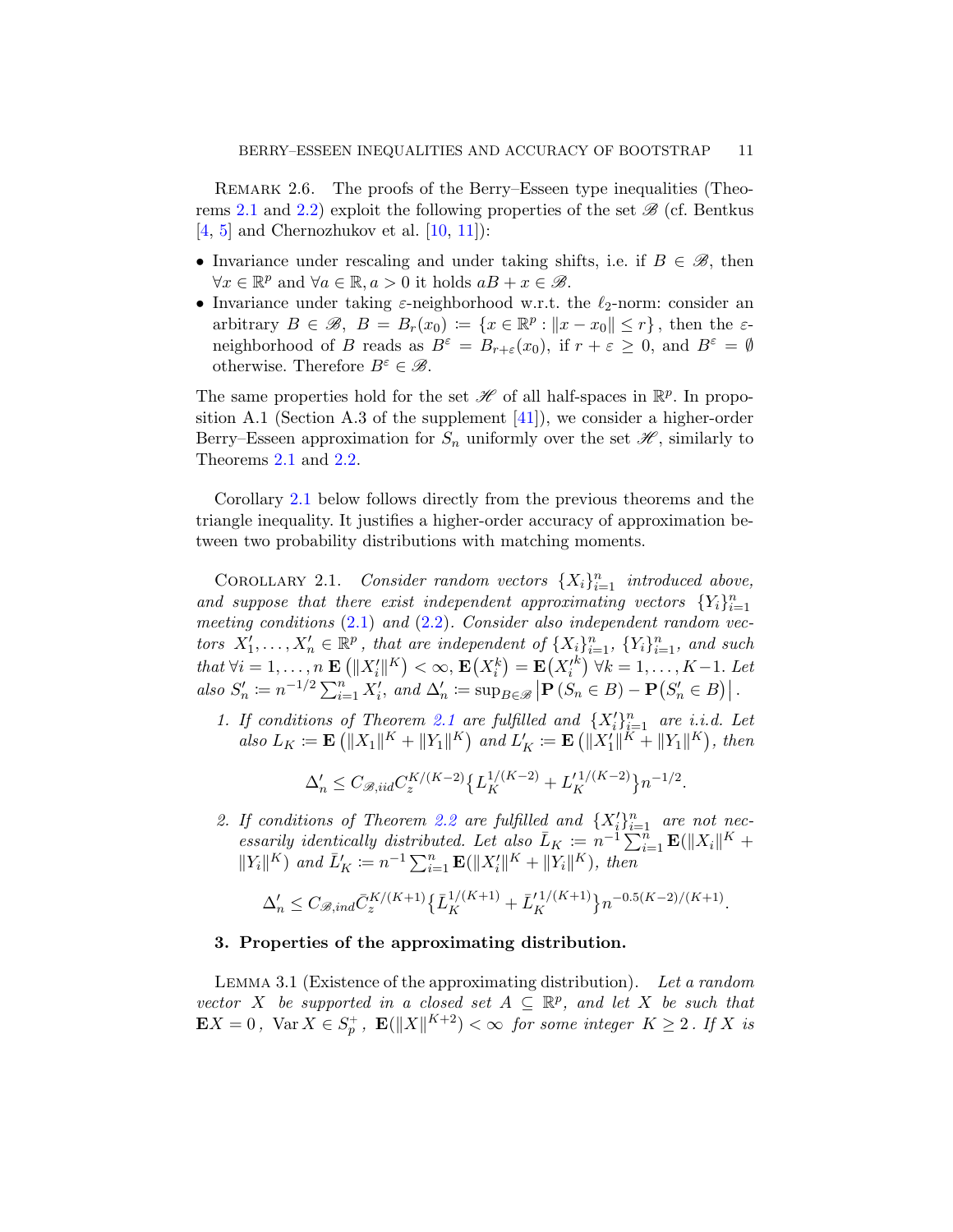continuously distributed, there exists a random vector  $Y \coloneqq Z+U$ , such that  $\mathbf{E}(\|Y\|^{K+2}) < \infty$ , where  $Z, U \in \mathbb{R}^p$  are independent,  $Z \sim \mathcal{N}(0, \Sigma_z)$  for some  $\Sigma_z \in S_p^+$ , and  $\mathbf{E}(X^k) = \mathbf{E}(Y^k)$  for all  $k = 0, \ldots, K$ . Furthermore, if  $X$  is a sub-Gaussian random vector, then there exists a sub-Gaussian approximating distribution  $Y$  satisfying the above conditions. If  $X$  has a discrete probability distribution supported on M points in  $\mathbb{R}^p$  such that each coordinate of X is supported on at least m points in  $\mathbb{R}$ , then the lemma's statement holds for X when  $M \geq 1 + (K + 2)m^{p-1}$ .

PROOF OF LEMMA [3.1.](#page-10-0) Denote  $m_k := \mathbf{E}(X^k)$ , and  $u_k := \mathbf{E}(U^k)$  for  $k =$  $0, 1, 2, \ldots$  Conditioning on U leads to  $\mathscr{L}(Y | U) = \mathcal{N}(U, \Sigma_z)$  and to the following system of linear equations:

$$
m_0 = \mathbf{E}(Z+U)^0 = u_0, \quad m_2 = \mathbf{E}(Z+U)^2 = u_2 + \Sigma_z,
$$
  
\n
$$
m_1 = \mathbf{E}(Z+U) = u_1, \quad m_3 = \mathbf{E}(Z+U)^3 = u_3,
$$
  
\n
$$
m_K = \mathbf{E}(Z+U)^K = K! \sum_{l=0}^{[K/2]} S_{pl_K} u_{K-2l} \otimes \text{vec}(\Sigma_z)^l \{l!(K-2l)!2^l\}^{-1},
$$

where  $S_{p1_K}$  is the symmetrizer operator acting on the K-th tensor power of  $\mathbb{R}^p$ ; this formula for the raw moments of the multivariate normal distribution is given in the work Holmquist [\[18\]](#page-22-14). The solution  ${u_k(\Sigma_z)}_{k=0}^K$  of this system depends on  $\Sigma_z$  continuously. Moreover,

<span id="page-11-0"></span>(3.1) if 
$$
\Sigma_z = 0
$$
, then  $u_k(\Sigma_z) = m_k \quad \forall k = 0, \dots, K$ .

In order to prove the lemma's statement, it is sufficient to show that there exists  $\Sigma_z \in S_p^+$ , s.t. the solution  $\{u_k(\Sigma_z)\}_{k=0}^K$  also solves the following multivariate truncated moment problem:

given a *p*-dimensional real multisequence  ${u_k(\Sigma_z)}_{k=0}^K$ , does there exist a positive Borel measure  $\mu$  s.t. supp  $\mu \subseteq A$  and  $\int_{\mathbb{R}^p} x^{\tilde{k}} d\mu(x) = u_k(\Sigma_z) \forall k =$  $0, \ldots, K$  ?

The work of Curto and Fialkow [\[13\]](#page-22-15) provides necessary and sufficient conditions for solvability of multivariate truncated moment problems. Before stating these conditions we introduce some notation. Let  $\mathcal{P}_K$  denote the space of polynomials:  $\mathbb{R}^p \mapsto \mathbb{R}$ , of degree  $\leq K$ , and with real coefficients. A polynomial  $p = p(x) = \sum_{|\mathbf{i}| \leq K} a_{\mathbf{i}} x^{\mathbf{i}} \in \mathcal{P}_K$  is positive (or strictly positive) on A, if  $p(x) \ge 0$  (or  $p(x) > 0$ ) for all  $x \in A$ . Here  $\mathbf{i} := (i_1, \ldots, i_p) \in \mathbb{N}_0^p$  $_0^p$  denotes multi-index,  $|\mathbf{i}| = \sum_{j=1}^p i_j$ , and  $x^{\mathbf{i}} := x_1^{i_1} \dots x_p^{i_p}$ . For a multisequence  ${u_i}_{|i|\leq K}$  the Riesz functional  $L: \mathcal{P}_K \mapsto \mathbb{R}$  is defined as  $L(\sum_{|i|\leq K} a_i x^i)$  :=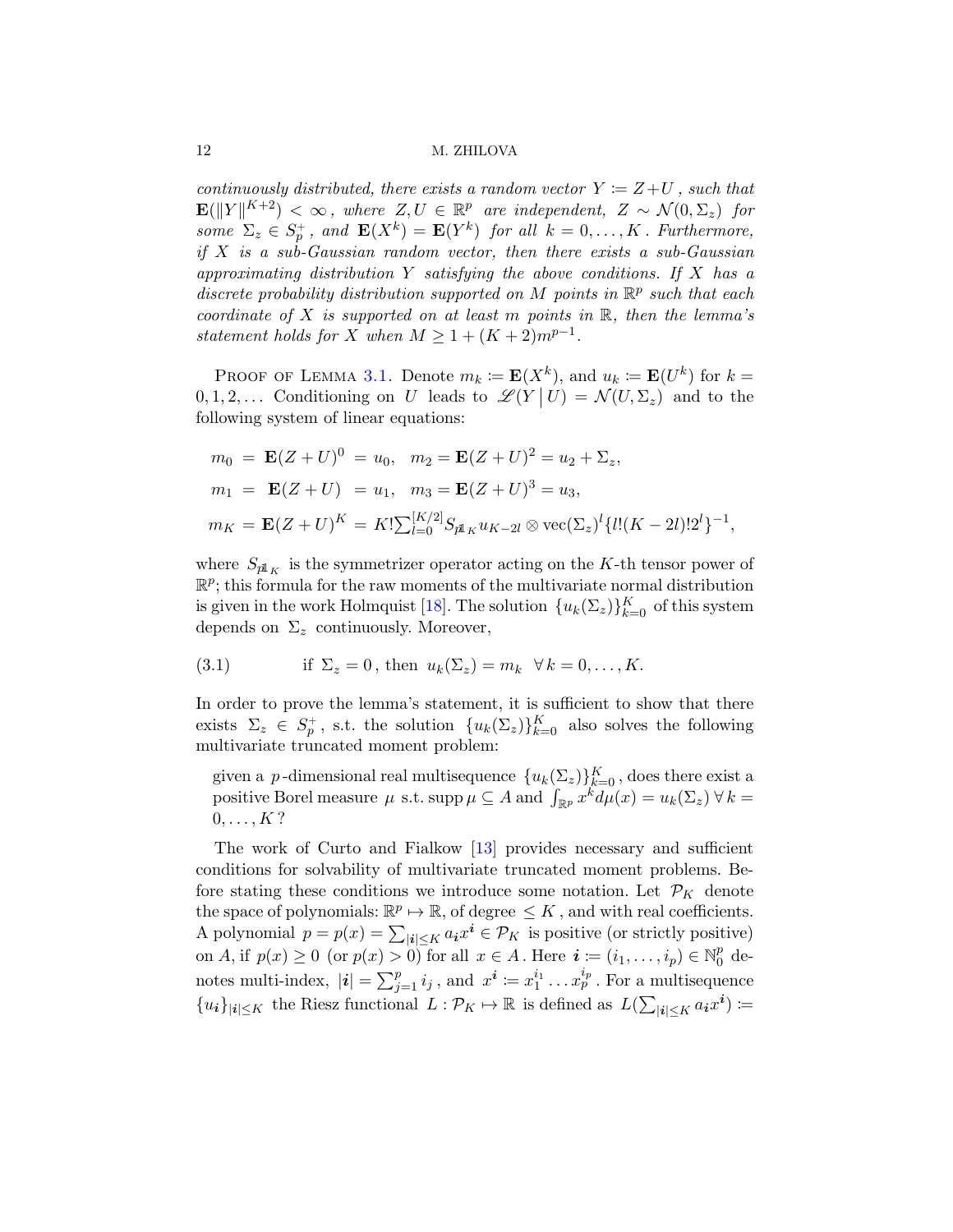$\sum_{|\mathbf{i}| \leq K} a_{\mathbf{i}} u_{\mathbf{i}}$ . If the truncated moment problem is soluble, we can write

<span id="page-12-2"></span>(3.2) 
$$
L(p) = \sum_{|\mathbf{i}| \leq K} a_{\mathbf{i}} u_{\mathbf{i}} = \int_{\mathbb{R}^p} p(x) d\mu(x).
$$

Curto and Fialkow [\[13\]](#page-22-15) showed that a multisequence  ${u_i}_{|i|\leq K}$  solves the multivariate truncated moment problem on the set  $A$  iff there exists an extension  $\{\tilde{u}_i\}_{|i|\leq K+2}$  of  $\{u_i\}_{|i|\leq K}$  (i.e.  $\tilde{u}_i = u_i$  for all  $i:|i|\leq K$ ), such that for the corresponding Riesz functional  $\tilde{L}(\sum_{|i| \le K+2} a_i x^i) \coloneqq \sum_{|i| \le K+2} a_i \tilde{u}_i$ it holds:

<span id="page-12-1"></span>(3.3) if 
$$
p \in \mathcal{P}_{K+2}
$$
 and p is positive on A, then  $\tilde{L}(p) \ge 0$ .

Firstly, consider the case of a continuously distributed  $X$ . Due to the definitions of  $m_k$  and  $u_k$ , and by the theorem of Curto and Fialkow [\[13\]](#page-22-15) there exists an extension  $\{m_k\}_{k=0}^{K+2}$ , s.t. its corresponding Riesz functional  $\tilde{L}_m(\sum_{|\mathbf{i}| \leq K+2} a_{\mathbf{i}} x^{\mathbf{i}}) \coloneqq \sum a_{\mathbf{i}} m_{\mathbf{i}}$  satisfies [\(3.3\)](#page-12-1). Moreover, if  $p \in \mathcal{P}_{K+2}$  is s.t.  $p(x) > 0 \,\forall x \in A$ , then  $\tilde{L}(p) > 0$ ; if  $\tilde{L}(p) = 0$  for some  $p \in \mathcal{P}_{K+2}$  nonnegative on A, then  $\mathbf{P}(\forall x \in A \; p(x) = 0) = 1$ . The extension  $\{m_k\}_{k=0}^{K+2}$  leads to the extended sequence  $\{\tilde{u}_k(\Sigma_z)\}_{k=0}^{K+2}$ . Property [\(3.1\)](#page-11-0), continuity of the solutions  $\{\tilde{u}_k(\Sigma_z)\}_{k=0}^{K+2}$  w.r.t.  $\Sigma_z$ , and  $(3.2)$  imply that there exists some  $\Sigma_z \in$  $S_p^+$  s.t. the corresponding Riesz functional  $\tilde{L}_u(p) \coloneqq \sum_{|i| \leq K+2} a_i \tilde{u}_i(\Sigma_z) > 0$ for all  $p = \sum_{|\mathbf{i}| \leq K+2} a_{\mathbf{i}} x^{\mathbf{i}} \in \mathcal{P}_{K+2}$  such that  $p > 0$  on A (here we use that  $S_p^+$  is a dense subset of the set of symmetric positive semidefinite matrices  $\inf_{m} \mathbb{R}^{p \times p}$ ; see e.g. Chapter 2.4 in Boyd and Vandenberghe [\[8\]](#page-22-16)). This finalizes the proof for the continuous case.

Now let  $X$  have a discrete probability distribution. Let  $m$  denote the minimal cardinality of the supports of  $X$ 's coordinates. Consider a polynomial  $q \in \mathcal{P}_{K+2}$  of degree  $K+2$ , such that  $q \not\equiv 0$  on the support A. According to the Schwartz-Zippel Lemma by Schwartz [\[32\]](#page-23-20) and Zippel [\[42\]](#page-23-21), the number of zeros of q is  $\leq (K+2)m^{p-1}$ . Hence, if the set A contains at least  $1 + (K + 2)m^{p-1}$  points, then for any non-zero and positive polynomial  $q, \tilde{L}(q) > 0$ , where  $\tilde{L}$  is the Riesz functional, considered in the previous paragraph. This allows to apply here the arguments for the continuous case.

If X is sub-Gaussian, then  $|m_k \gamma^k|^{1/k} \leq {\mathbf{E} |\gamma^{\top} X|^k}^{1/k} \leq C\sqrt{\gamma^k}$ 1,  $\forall \gamma \in \mathbb{R}^p : ||\gamma|| = 1$ . Since the solutions  $u_k(\Sigma_z)$  are linearly dependent on  $k \enspace \forall k \geq$  $\{m_k\}$ , the sub-Gaussian property holds for the moments  $u_k(\Sigma_z)$  as well.  $\Box$ 

<span id="page-12-0"></span>LEMMA 3.2 (Choice of  $C_z$  for 3 coinciding moments). Let  $X \in \mathbb{R}^p$  be a random vector satisfying conditions of Lemma [3.1](#page-10-0) for  $K = 3$ . Let  $\lambda_{\Sigma}$  denote the smallest eigenvalue of  $\Sigma := \text{Var}(X)$ . Then for any  $c_0 \in (0, \lambda_{\Sigma})$  there exist independent random vectors  $Z, U \in \mathbb{R}^p$ , such that for  $Y = Z + U$ , it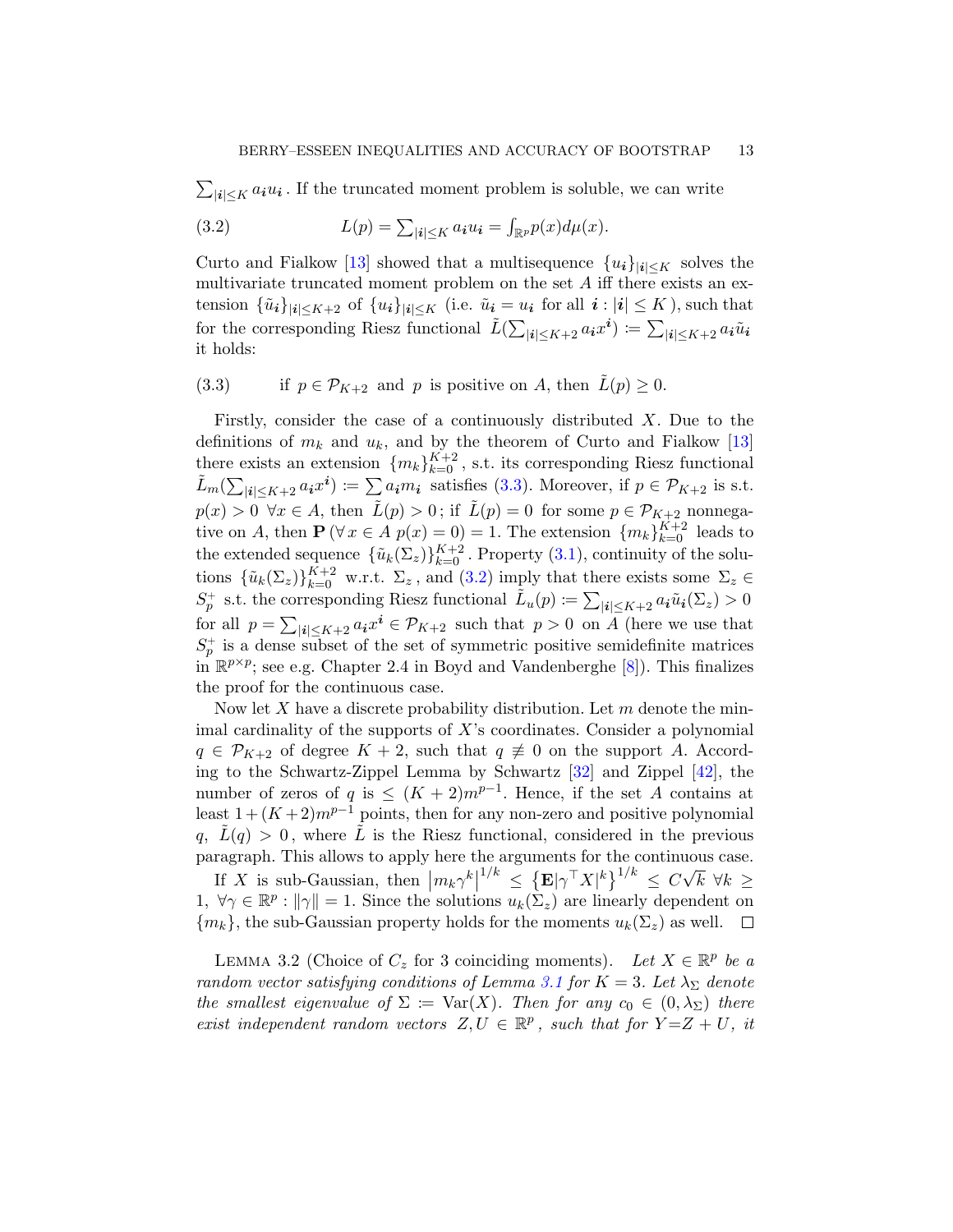holds  $\mathbf{E}(\|Y\|^4) < \infty$ ,  $\mathbf{E}(X^k) = \mathbf{E}(Y^k)$  for  $k = 1, 2, 3$ , and  $Z \sim \mathcal{N}(0, \Sigma_z)$ , where  $\Sigma_z$  is some symmetric matrix with the smallest eigenvalue  $> c_0$ .

PROOF OF LEMMA [3.2.](#page-12-0) Consider random variable  $\varepsilon \in \mathbb{R}$  independent of X and s.t.  $\mathbf{E}\varepsilon = 0$ ,  $\mathbf{E}(\varepsilon^2) = \alpha$ ,  $\mathbf{E}(\varepsilon^3) = 1$  for some  $\alpha \in (0,1)$ . Such distribution exists by the criterion for solubility of the truncated Hamburger moment problem (see Curto and Fialkow [\[12\]](#page-22-17)). Indeed, if the Hankel matrix  $\left(\begin{smallmatrix} 1 & 0 \\ 0 & \alpha \end{smallmatrix}\right)$  has a positive Hankel extension  $\left(\begin{smallmatrix} 1 & 0 & \alpha \\ 0 & \alpha & 1 \\ \alpha & 1 & \beta \end{smallmatrix}\right)$ ) for some  $\beta = \mathbf{E}(\varepsilon^4)$ , then there exists such random variable  $\varepsilon$ .

Take  $\tilde{X} := X\varepsilon$ , then  $\mathbf{E}\tilde{X} = 0$ ,  $\mathbf{E}(\tilde{X}^2) = \alpha \Sigma$ ,  $\mathbf{E}(\tilde{X}^3) = \mathbf{E}(X^3)$ . By Lemma [3.1](#page-10-0)  $\exists$  r.v.  $\tilde{Y} = \tilde{Z} + \tilde{U} \in \mathbb{R}^p$  s.t.  $\tilde{Z}$  and  $\tilde{U}$  are independent of each other,  $\tilde{Z} \sim \mathcal{N}(0, \tilde{\Sigma}_z)$  for some  $\tilde{\Sigma}_z \in S_p^+$ , and  $\mathbf{E}(\tilde{X}^k) = \mathbf{E}(\tilde{Y}^k)$   $\forall k = 0, 1, 2, 3$ . Let  $\tilde{Z}_1 \sim \mathcal{N}(0, (1-\alpha)\Sigma)$  be independent of all random vectors considered in the proof, take  $Y := \tilde{Y} + \tilde{Z}_1 = \tilde{Z} + \tilde{Z}_1 + \tilde{U}$ , then it holds  $\mathbf{E}(Y) = 0, \mathbf{E}(Y^2) = 0$  $\alpha\Sigma + (1-\alpha)\Sigma = \Sigma$ , and  $\mathbf{E}(Y^3) = \mathbf{E}(\tilde{Y}^3) = \mathbf{E}(X^3)$ . The normal part of Y is  $Z := \tilde{Z} + \tilde{Z}_1 \sim \mathcal{N}(0, (1-\alpha)\Sigma + \tilde{\Sigma}_z)$ . Let  $\lambda_z$  denote the smallest eigenvalue of Var Z, then  $(1 - \alpha)\lambda_{\Sigma} < \lambda_{z} < \lambda_{\Sigma}$ , where  $\lambda_{\Sigma} > 0$  is the smallest eigenvalue of Σ. Hence, taking  $\alpha = 1 - c_0/\lambda_{\Sigma}$ , we obtain the lemma's statement.  $\Box$ 

<span id="page-13-0"></span>4. Validity and accuracy of the bootstrap procedures. Here we study accuracy of the Efron's and the weighted bootstrap procedures in various settings. We begin with the Efron's bootstrap in Section [4.1;](#page-13-1) Sections [4.2,](#page-15-0) [4.4](#page-17-0) present the results for the weighted bootstrap.

<span id="page-13-1"></span>4.1. *Efron's bootstrap.* Let  $X_1, \ldots, X_n$  be i.i.d. random vectors with  $\Sigma :=$  $\text{Var}(X_i) \in S_p^+$ , let also  $X_i$  be sub-Gaussian, i.e. it holds for some  $\sigma^2 > 0$  and for all  $\alpha \in \mathbb{R}^p$ 

<span id="page-13-2"></span>(4.1) 
$$
\mathbf{E}\left\{\exp(\alpha^{\top}X_i)\right\} \leq \exp(\|\alpha\|^2 \sigma^2/2).
$$

Assume that there exist i.i.d. random vectors  $Y_1, \ldots, Y_n$  satisfying  $(2.1), (2.2)$  $(2.1), (2.2)$  $(2.1), (2.2)$ for some integer  $K \geq 3$ . Introduce resampled variables  $X_1^*, \ldots, X_n^*$  with zero mean, according to the Efron's bootstrap methodology (Efron [\[14\]](#page-22-0), Efron and Tibshirani [\[15\]](#page-22-18)):  $\mathbf{P}^*(X_i^* = X_j - \bar{X}) = 1/n \quad \forall i, j = 1, \ldots, n$ , where  $\bar{X} = n^{-1} \sum_{i=1}^{n} X_i$ , and  $\mathbf{P}^*(\cdot) = \mathbf{P}(\cdot | X_1, \dots, X_n)$ . In this way,  $\{X_j^*\}_{j=1}^n$  are i.i.d.,  $\mathbf{E}^*(X_j^*) = 0$ , and  $\mathbf{E}^*(X_j^{*k}) = n^{-1}\sum_{i=1}^n (X_i - \bar{X})^k$ , for  $k \ge 1$ . The bootstrap approximation of the sum  $S_n$  is  $S_n^* := n^{-1/2} \sum_{i=1}^n X_i^*$ . Denote  $C_X := \|\Sigma^{-1/2}\|$ . By this definition,  $C_X < C_z$ . Assume also that a p.d.f. of X is bounded with a constant  $c_f > 0$ . In the statements in Section [4,](#page-13-0) including the theorems below, we use notation from the previous Section [2,](#page-7-1) e.g. constant  $C_{\mathscr{B},iid}$ . Let also  $\tilde{C}_{x,k} := (1 + 2\sqrt{x/p} + 2x/p)^{k/2}$ .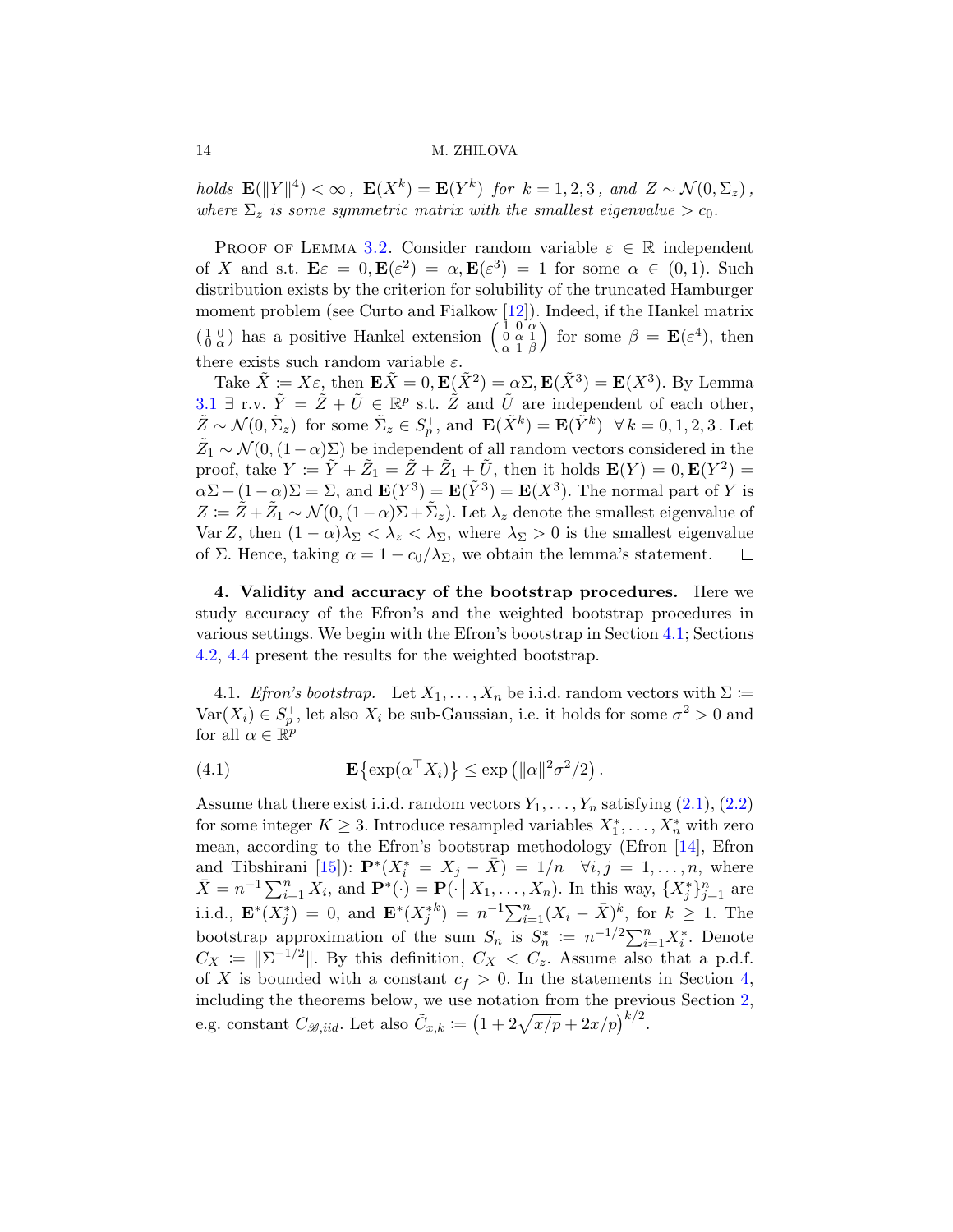<span id="page-14-0"></span>THEOREM 4.1 (Accuracy of the bootstrap for  $S_n$  on the set  $\mathscr{B}$ ). Suppose that the above conditions are fulfilled, then the following uniform bound holds on the set  $\mathscr B$  of all Euclidean balls with probability  $\geq 1-6e^{-x}$  for  $x > 0$ :

$$
\sup_{B \in \mathcal{B}} |\mathbf{P}(S_n \in B) - \mathbf{P}^*(S_n^* \in B)|
$$
  
\n
$$
\leq \Delta_{\mathcal{B},iid}^* := C_{\mathcal{B},iid} \{ C_z^K \mathbf{E} (||X_1||^K + ||Y_1||^K) \}^{1/(K-2)} n^{-1/2}
$$
  
\n
$$
+ C_{\mathcal{B},iid} (2\tilde{C}_{x,K})^{1/(K-2)} (C_z \sigma p^{1/2})^{K/(K-2)} n^{-1/2} + R_{n,K},
$$

where  $R_{n,K} \leq C \sqrt{p/n} C_z^2 \sigma^{K+1} C_X^{K-1} C_{x,K}$ , and  $C_{x,K}$  is defined in (B.27); a detailed definition of  $R_{n,K}$  is given in (B.9), (B.10) (Section B.1 in the supplement  $\vert 41 \vert$ ).

REMARK 4.1. The error term  $\Delta^*_{\mathscr{B},iid}$  in the above result consists of two parts: one part corresponds to the higher-order Berry–Esseen type inequalities, another part  $R_{n,K}$  comes from concentration bounds for higher-order empirical moments of  $X_i$ . If the ratio  $p^{K/(K-2)}/n$  is small, then the first part is small as well. Furthermore,  $\forall K \geq 3 \ p^{K/(K-2)}/n \geq p/n$ . In Lemma [4.1](#page-16-2) (in Section [4.3\)](#page-16-1), we consider an example where the condition  $p/n = o(1)$  for  $n \to \infty$  is required for the bootstrap consistency.

In the following theorem we study accuracy of the Efron's bootstrap procedure for the Smooth Function Model introduced by Bhattacharya and Ghosh  $[6]$  and Hall  $[16]$  (Chapter 2.4). In this model the object of interest is  $f(\mu)$ , where  $f : \mathbb{R}^p \to \mathbb{R}$  is a smooth function and  $\mu$  is an unknown expected value if  $X_i$ . The bootstrap estimators allow to approximate  $f(\bar{X}) - f(\mu)$ in distribution, and, therefore, to establish a confidence set for  $f(\mu)$ . This also includes the case, when we aim at constructing a confidence set for  $\mu$  in the form  $f(\bar{X} - \mu)$ . Consider i.i.d.  $X_1, \ldots, X_n \in \mathbb{R}^p$  with mean  $\mu$ and sub-Gaussian tail behavior, i.e. condition [\(4.1\)](#page-13-2) holds for  $X_i - \mu$ . Let  $f : \mathbb{R}^p \mapsto \mathbb{R}$  be at least twice continuously differentiable function, s.t.  $\forall h \in \mathbb{R}^p \sup_{x \in \mathbb{R}^p} |f^{(2)}(x)h^2| \leq C_{f,2} ||h||^2$  for some constant  $C_{f,2} > 0$ . Assume also that  $f'(\mu) \neq 0$ , and  $||f'(\mu)|| > C_{f,l}\sqrt{p}$  for some constant  $C_{f,l} > 0$ . Denote the resampled i.i.d. data  $X_1^*, \ldots, X_n^*$  and the bootstrap empirical mean as follows:

$$
\mathbf{P}^*(X_i^* = X_j) = 1/n \quad \forall i, j = 1, \dots, n, \text{ and } \bar{X}^* := n^{-1} \sum_{i=1}^n X_i^*.
$$

Theorem [4.2](#page-15-1) shows that the c.d.f. of  $f(X) - f(\mu)$  is uniformly well approximated by the c.d.f. of  $f(\bar{X}^*) - f(\bar{X})$  conditioned on  $\{X_i\}_{i=1}^n$ .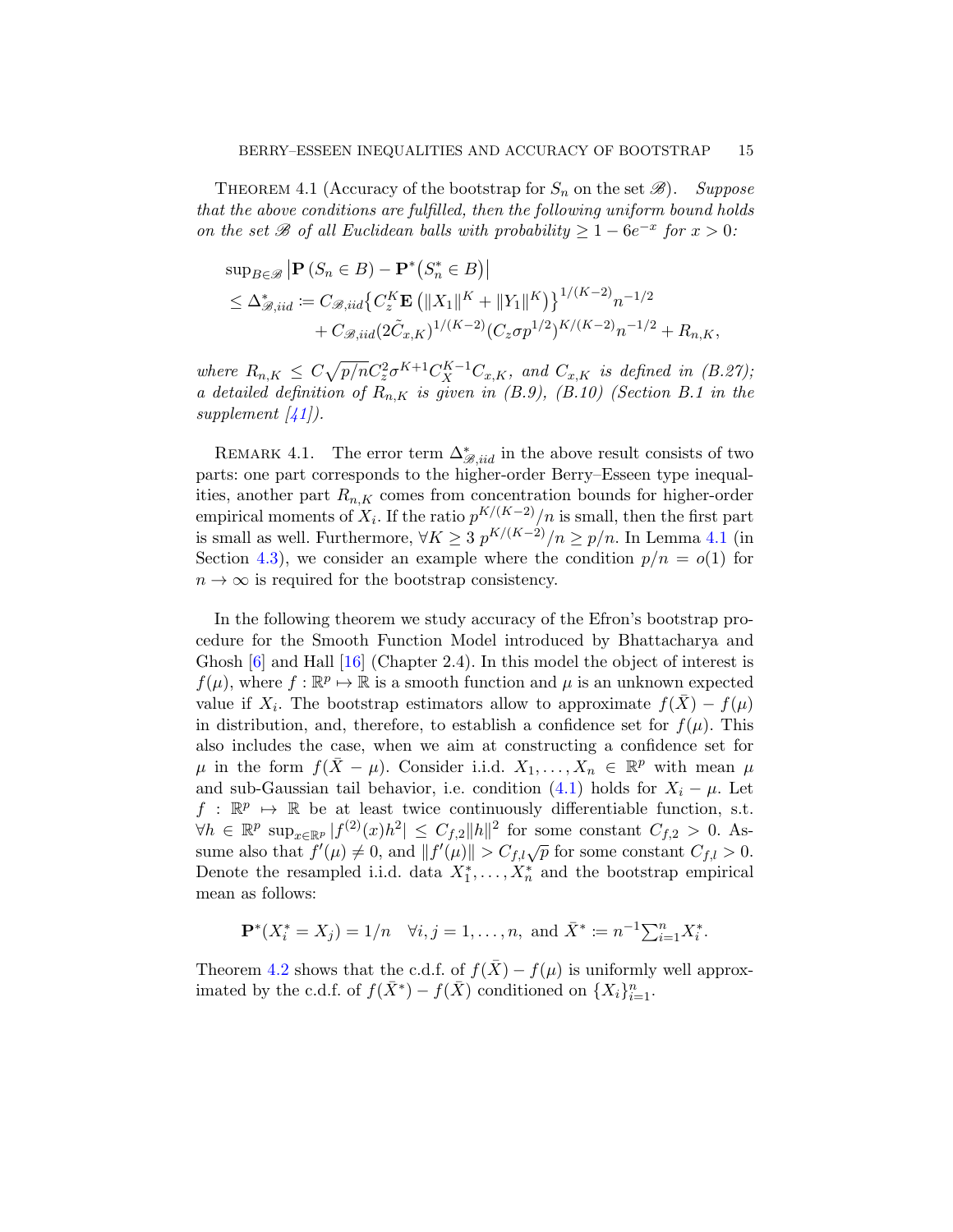<span id="page-15-1"></span>Theorem 4.2 (Accuracy of the bootstrap for the Smooth Function Model). Let the above assumptions and conditions of Theorem [4.1](#page-14-0) be fulfilled. It holds with probability  $\geq 1 - 6e^{-x}$  for  $x > 0$ :

$$
\sup_{t \in \mathbb{R}} |\mathbf{P}(f(\bar{X}) - f(\mu) \le t) - \mathbf{P}^*(f(\bar{X}^*) - f(\bar{X}) \le t)|
$$
  
\n
$$
\le \Delta_{f,iid}^* := 2C_{f,2} C_z \sigma^2 \tilde{C}_{x,2} C_{f,l}^{-1} (p/n)^{1/2} + C_{\mathcal{B},iid} C_z^{K/(K-2)} C_{M,K} n^{-1/2}
$$
  
\n
$$
+ C_{\mathcal{B},iid} (2\tilde{C}_{x,K})^{1/(K-2)} \{C_z \sigma\}^{K/(K-2)} n^{-1/2} + R_{1,n,K},
$$

where  $C_{M,K} := \left[ \|\mathbf{E}(X_1-\mu)^K\| + \|\mathbf{E}(Y_1-\mu)^K\| \right]^{1/(K-2)}$ , the term  $\tilde{C}_{x,K}$  is described in the previous statement, and  $R_{1,n,K} \leq C n^{-1/2} C_z^2 \sigma^{K+1} C_X^{K-1} C_{x,K}$ is defined in  $(B.14)$  and  $(B.14)$  (Section B.1 in the supplement  $[41]$ ).

COROLLARY 4.1. Consider the following upper quantile functions of the bootstrap approximations:  $Q_2^*(\alpha) \coloneqq \inf \{ t \in \mathbb{R} : \mathbf{P}^* (\|\mathbf{S}_n^*\| > t) \leq \alpha \}, Q_f^*(\alpha) \coloneqq$  $\inf \{ t \in \mathbb{R} : \mathbf{P}^*(f(\bar{X}^*) - f(\bar{X}) > t) \leq \alpha \}$  for  $\alpha \in (0,1)$ . Let  $x > 0$ . Theorems  $\angle 4.1$  $\angle 4.1$  and  $\angle 4.2$  $\angle 4.2$  imply the following two bounds:

$$
\left|\mathbf{P}\left(\|S_n\| > Q_2^*(\alpha)\right) - \alpha\right| \le 2\Delta_{\mathcal{B},iid}^* + 6e^{-x},
$$
  

$$
\left|\mathbf{P}\left(f(\bar{X}) - f(\mu) > Q_f^*(\alpha)\right) - \alpha\right| \le 2\Delta_{f, iid}^* + 6e^{-x}.
$$

<span id="page-15-0"></span>4.2. Weighted bootstrap. Let  $X_1, \ldots, X_n$  be independent random vectors with  $\Sigma_i := \text{Var}(X_i) \in S_p^+$ , let also  $\{X_i\}_{i=1}^n$  be sub-Gaussian, i.e. it holds for some  $\sigma_i^2 > 0$ ,  $\forall \alpha \in \mathbb{R}^p$ , and  $\forall i = 1, ..., n$   $\mathbf{E}\{\exp(\alpha^\top X_i)\} \leq$  $\exp\left(\|\alpha\|^2 \sigma_i^2/2\right)$ . Denote  $\bar{\sigma}_k^2 \coloneqq n^{-1} \sum_{i=1}^n \sigma_i^{2k}$ . Assume that there exist i.i.d. random vectors  $Y_1, \ldots, Y_n$  satisfying  $(2.1)$  and  $(2.2)$  for  $K = 4$ . Assume also that p.d.f.-s of  $X_i$  are bounded with a constant  $c_f > 0$ . The bootstrap random weights  $\varepsilon_1, \ldots, \varepsilon_n$ , are taken as in [\(1.2\)](#page-1-2). These are some examples of such random weights (here  $z_i \sim \mathcal{N}(0,1)$ , independent of  $e_i, c_i, b_i$ ):  $(1-2^{-2/3})^{1/2}z_i+2^{-1/3} (e_i-1)$  for  $e_i \sim exp(1); 2^{-1/2}z_i+2^{-1}(c_i-1)$  for  $c_i \sim \chi_1^2$ ;  $(1-3^{-2/3})^{1/2}z_i + 3^{-1/3}2(b_i - 0.5)$  for  $b_i \sim Bernoulli(0.5)$ . More examples of the bootstrap weights satisfying [\(1.2\)](#page-1-2) can be found in the works of Liu [\[23\]](#page-23-5) and Mammen [\[27\]](#page-23-1).

The weighted bootstrap approximation of the sum  $S_n$  is  $S_n^{\bullet} := n^{-1/2} \sum_{i=1}^n X_i \varepsilon_i$ . The probability distribution of  $S_n^{\circ}$  is taken conditioned on  $\{X_i\}_{i=1}^n$ .

<span id="page-15-2"></span>THEOREM 4.3 (Accuracy of the weighted bootstrap for  $S_n$  on the set  $\mathscr{B}$ ). Let the above conditions be fulfilled, then it holds with probability  $\geq 1-6e^{-x}$ for  $x > 0$ :

$$
\sup_{B \in \mathcal{B}} |\mathbf{P}(S_n \in B) - \mathbf{P}^*(S_n^{\bullet} \in B)|
$$
  
\n
$$
\leq \Delta_{\mathcal{B},w,ind}^{\bullet} := C_{\mathcal{B},w,ind} \{ \bar{C}_z^4 \sum_{i=1}^n \mathbf{E} \left( ||X_i||^4 + ||Y_i||^4 \right) / n^2 \}^{1/5} + R_{2,3},
$$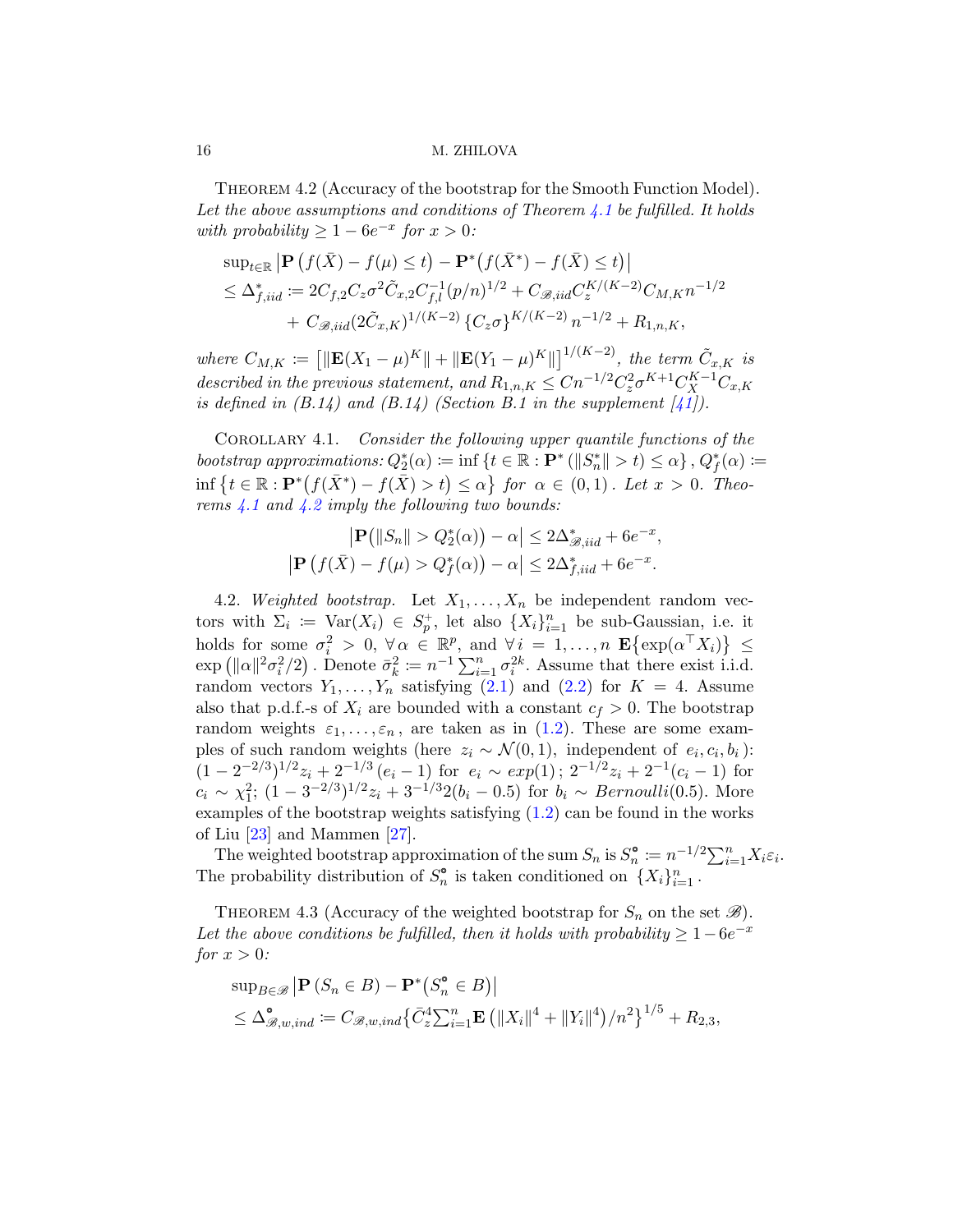where for  $p \le C\sqrt{n}$  it holds  $R_{2,3} \le C(\bar{C}_z \vee \bar{\sigma}_1^4 \tilde{C}_{x,4} \{1 + \mathbf{E}(\varepsilon_i^4)\}) (p/\sqrt{n})^{1/3}$ ; a detailed definition of  $R_{2,3}$  is given in (B.17), and constant  $C_{\mathscr{B},w,ind} > 0$  is defined in  $(B.16)$  (Section B.2 in the supplement  $\left[41\right]$ ).

Remark 4.2. Lemma [3.2](#page-12-0) implies (see also Remark [2.2\)](#page-8-2) that for the case  $K = 4, \bar{C}_z$  in Theorem [2.2](#page-9-1) can be taken as a generic constant independent of the dimension  $p$ . The result in Theorem [4.3](#page-15-2) relies on the Berry–Esseen type inequality in Theorem [2.2,](#page-9-1) and, therefore, we can take  $\bar{C}_z = const$  in the above statement.

COROLLARY 4.2. Consider the following upper quantile function of the approximating sum obtained using the weighted bootstrap:  $Q_{2,w}^{\bullet}(\alpha) \coloneqq \inf\{t \in$  $\mathbb{R}: \mathbf{P}^* \left( \Vert S_n^{\bullet} \Vert > t \right) \leq \alpha \}, \ \alpha \in (0,1)$ . Theorem [4.3](#page-15-2) implies the following bound

$$
\left|\mathbf{P}\left(\|S_n\| > Q_{2,w}^{\bullet}(\alpha)\right) - \alpha\right| \le 2\Delta_{\mathscr{B},w,ind}^{\bullet} + 6e^{-x} \text{ for } x > 0.
$$

<span id="page-16-1"></span>4.3. Some remarks about accuracy of the bootstrap procedures.

<span id="page-16-0"></span>REMARK 4.3 (Theorems [4.1,](#page-14-0) [4.3](#page-15-2) in the asymptotic form). If the con-ditions of Theorem [4.1](#page-14-0) are fulfilled and  $C_z$  is dimension-free, then taking  $x = \log(2n)$ , using the Borel-Cantelli lemma, and the deviation inequality for  $||X||^2$  by Hsu et al. [\[20\]](#page-22-19) (see also Section B.4 in the supplement [\[41\]](#page-23-18)), we have with probability one

$$
\sup_{B \in \mathcal{B}} |\mathbf{P}(S_n \in B) - \mathbf{P}^*(S_n^* \in B)|
$$
  
=  $O(\{p^{K/(K-2)}/n\}^{1/2}\{1 + \log(n)/p\}^{\frac{K}{2(K-2)}} + (p/n)^{1/2}\{1 + \log(Kn)/p\}^{\frac{(K-1)}{2}})$ 

for  $n \to \infty$  and  $K > 3$ . Similarly, given the conditions of Theorem [4.3,](#page-15-2) it holds with probability one

$$
\sup_{B \in \mathcal{B}} |\mathbf{P}(S_n \in B) - \mathbf{P}^*(S_n^{\bullet} \in B)|
$$
  
=  $O((p/\sqrt{n})^{1/3} \{1 + \log(n)/p^{7/6} + (p^2/n)^{1/5} \{1 + \log(n)/p\}^{2/5}\} + (p/\sqrt{n})^{2/3} \{1 + \log(n)/p\}^2)$  for  $p \le Cn$  and  $n \to \infty$ .

Theorem [4.3](#page-15-2) implies that if the ratio  $p^2/n$  (up to  $\log n$ ) is small, then the weighted bootstrap approximation has a good accuracy. Lemma [4.1](#page-16-2) below shows that the condition  $p^2/n = o(1)$  for  $n \to \infty$  is necessary for the weighted bootstrap consistency.

<span id="page-16-2"></span>LEMMA 4.1 (Necessary conditions on p and n for the bootstrap consistency). Let  $X_i \sim \mathcal{N}(0, \mathbf{I}_n)$ ,  $i = 1, \ldots, n$  be i.i.d. random vectors. Consider  $S_n$ ,  $S_n^*$ , and  $S_n^{\bullet}$  as in Theorems [4.1](#page-14-0) and [4.3.](#page-15-2) Then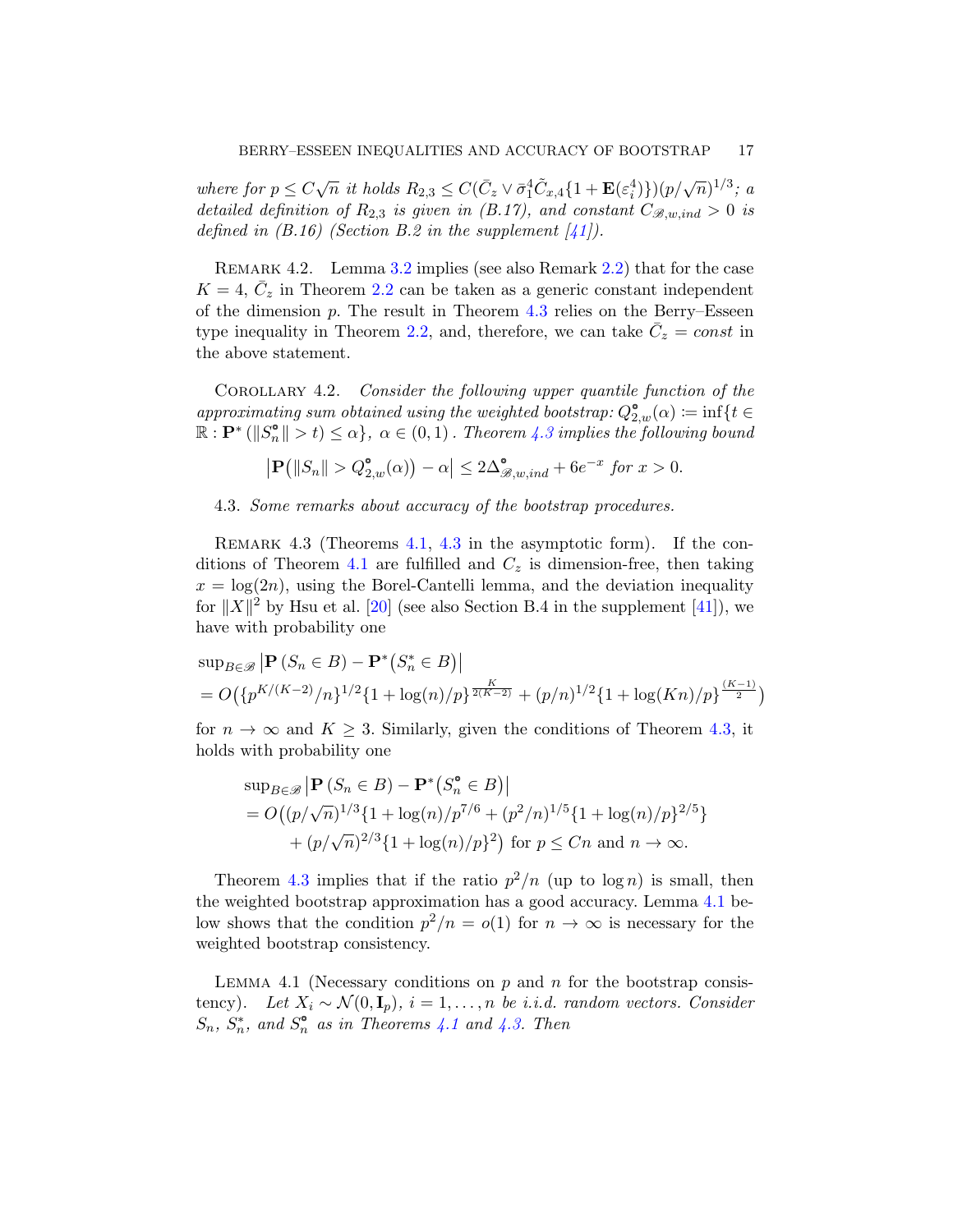- (a)  $p = o(n)$  for  $n \to \infty$  is necessary for  $\sup_{x \in \mathbb{R}} |\mathbf{P}^*(||S^*_n||^2 \leq x)$  $\mathbf{P}(\|S_n\|^2 \leq x) \vert \overset{\mathbf{P}}{\to} 0,$
- (b)  $p^2 = o(n)$  for  $n \to \infty$  is necessary for  $\sup_{x \in \mathbb{R}} |\mathbf{P}^*(||S_n^{\circ}||^2 \leq x)$  $\mathbf{P}(\|S_n\|^2 \leq x) \vert \overset{\mathbf{P}}{\to} 0.$

REMARK 4.4. In Theorem [4.3,](#page-15-2) the bootstrap weights  $\varepsilon_1, \ldots, \varepsilon_n$  satisfy the 3-rd moment condition [\(1.2\)](#page-1-2). This is very similar to taking  $K = 4$ in Theorem [4.1](#page-14-0) for the Efron's bootstrap. It is not possible to continue the sequence of moments [\(1.2\)](#page-1-2) like  $\mathbf{E}(\varepsilon_i^4) = 1, \ldots$ , since the corresponding Hankel matrix  $\begin{pmatrix} 1 & 0 & 1 \\ 0 & 1 & 1 \\ 1 & 1 & 1 \end{pmatrix}$  fails the criterion for solubility of the Hamburger moment problem (see, e.g., Akhiezer [\[1\]](#page-22-20)). Together with Lemma [4.1](#page-16-2) and the preceding results in Section [4,](#page-13-0) this implies that under the conditions of Theorem [4.1,](#page-14-0) the Efron's bootstrap yields a better accuracy w.r.t. the ratio between  $p$  and  $n$ , than the considered weighted bootstrap scheme.

REMARK 4.5. In Theorems [4.1](#page-14-0)[-4.3,](#page-15-2) the sub-Gaussian tail behavior (condition  $(4.1)$  is required in order to apply concentration bounds for the higher-order moments of  $X_i$  (see Section B.4 in the supplement [\[41\]](#page-23-18)). In the asymptotic set-up, one can relax this condition, assuming, e.g. boundedness of the K-th moments of  $X_i$ ,  $i = 1, \ldots, n$ .

<span id="page-17-0"></span>4.4. Weighted bootstrap for log-likelihood ratio statistics. Here we consider a weighted (or a multiplier) bootstrap procedure for estimation of quantiles of log-likelihood ratio statistics. Before describing the procedure and formulating a theoretical result, we give some necessary definitions.

Let  $y = (y_1, \ldots, y_n)$  denote the data sample,  $y_1, \ldots, y_n$  are i.i.d. random observations from a probability space  $(\Omega, \mathcal{F}, P)$ . Introduce some known parametric family  $\{P_\theta\} \coloneqq \{P_\theta \ll \mu_0, \theta \in \Theta \subseteq \mathbb{R}^p\}$ , here  $\mu_0$  is a  $\sigma$ -finite measure on  $(\Omega, \mathcal{F})$  which dominates all  $P_{\theta}$  for  $\theta \in \Theta$ . The true data distribution **P** is not assumed to belong to the family  $\{P_{\theta}\}\$ , thus our analysis includes the case when the parametric family  $\{P_\theta\}$  is misspecified.  ${P_{\theta}}$  induces the following (quasi)log-likelihood function for the sample  $\mathbf{y} \colon L(\theta) = L(\theta, \mathbf{y}) \coloneqq \log \left( \frac{d \mathbf{P}_{\theta}}{d \mu_{\theta}} \right)$  $\frac{d\mathbf{P}_{\theta}}{d\mu_{0}}(\boldsymbol{y})\Big)$ . The target parameter  $\theta_{0}$  is defined by projecting the true probability distribution P on the parametric family  $\{P_\theta\}$ , using Kullback-Leibler divergence:  $\theta_0 \coloneqq \operatorname{argmin}_{\theta \in \Theta} KL(P, P_\theta)$  $argmax_{\theta \in \Theta} EL(\theta)$ . The (quasi) maximum likelihood estimate (MLE) is defined as  $\theta := \argmax_{\theta \in \Theta} L(\theta)$ . Let  $Q_L(\alpha)$  denote the upper quantile function of square root of the two times log-likelihood ratio statistic:  $Q_L(\alpha)$  :=  $\inf\{t\geq 0: \mathbf{P}(L(\tilde{\theta})-L(\theta)>t^2/2)\leq \alpha\}$ .  $Q_L(\alpha)$  is a critical value of the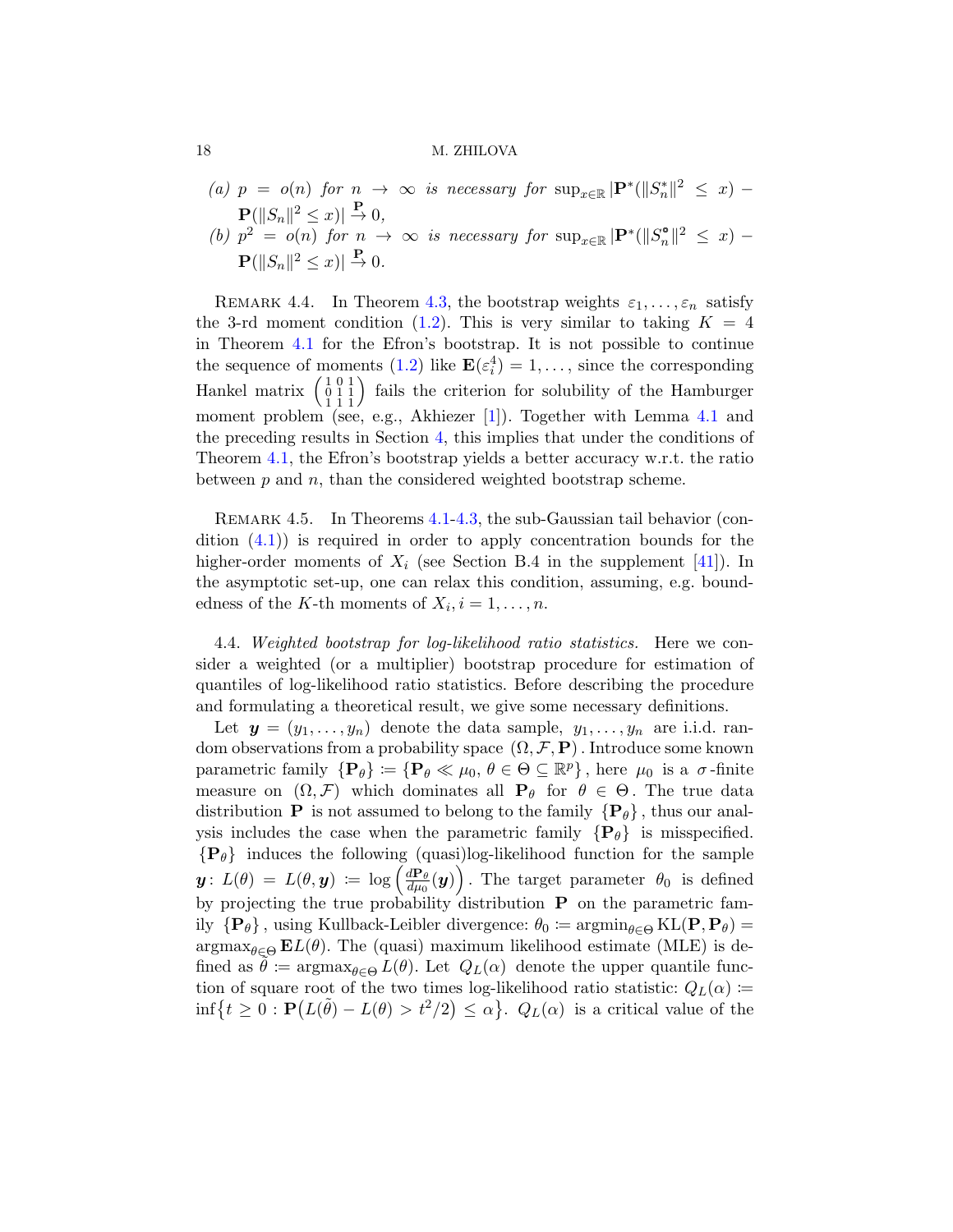likelihood-based confidence set  $\mathscr{E}(\alpha)$ :

<span id="page-18-0"></span>(4.2) 
$$
\mathscr{E}(t) \coloneqq \left\{ \theta : L(\tilde{\theta}) - L(\theta) \leq t^2/2 \right\}, \quad \mathbf{P} \left\{ \theta_0 \in \mathscr{E}(Q_L(\alpha)) \right\} \geq 1 - \alpha.
$$

Probability distribution of  $L(\tilde{\theta}) - L(\theta_0)$  depends on the unknown parameter  $\theta_0$  and **P**, hence, in general, quantiles of  $L(\tilde{\theta}) - L(\theta_0)$  are also unknown.

Consider the weighted (or the multiplier) bootstrap procedure which allows to estimate the distribution of  $\tilde{L}(\tilde{\theta}) - L(\theta_0)$ . Let  $u_1, \ldots, u_n$  be i.i.d. random variables:

$$
u_i := \varepsilon_i + 1
$$
, for  $\varepsilon_i$  defined in (1.2), independent of **y**.

The bootstrap log-likelihood function  $L^{\bullet}(\theta)$  equals to the initial one  $L(\theta)$ weighted with the random bootstrap weights  $u_i$ :

$$
L^{\bullet}(\theta) \coloneqq \sum_{i=1}^{n} \log \left( \frac{d\mathbf{P}_{\theta}}{d\mu_{0}}(y_{i}) \right) u_{i}.
$$

Recall that  $\mathbf{P}^*(\cdot) := \mathbf{P}(\cdot | \{y_i\}_{i=1}^n)$  and  $\mathbf{E}^*(\cdot) := \mathbf{E}(\cdot | \{y_i\}_{i=1}^n)$ . It holds  $\mathbf{E}^* L^{\bullet}(\theta) = L(\theta)$ , therefore,  $\tilde{\theta} = \operatorname{argmax}_{\theta \in \Theta} L(\theta) = \operatorname{argmax}_{\theta \in \Theta} \mathbf{E}^* L^{\bullet}(\theta)$ , and the MLE  $\theta$  can be considered as a bootstrap analogue of the unknown target parameter  $\theta_0$ . The bootstrap likelihood ratio statistic is defined as

$$
L^{\circ}(\tilde{\theta}^{\circ})-L^{\circ}(\tilde{\theta})\coloneqq \sup\nolimits_{\theta \in \Theta} L^{\circ}(\theta)-L^{\circ}(\tilde{\theta}).
$$

 $L^{\bullet}(\tilde{\theta}^{\bullet}) - L^{\bullet}(\tilde{\theta})$  can be computed for each i.i.d. sample of the bootstrap weights  $u_1, \ldots, u_n$ , thus we can calculate empirical probability distribution function of  $L^{\circ}(\tilde{\theta}^{\circ}) - L^{\circ}(\tilde{\theta})$  and estimate its quantiles. Denote

(4.3) 
$$
Q_L^{\circ}(\alpha) := \inf \{ t \ge 0 : \mathbf{P}^*(L^{\circ}(\tilde{\theta}^{\circ}) - L^{\circ}(\theta) > t^2/2 \} \le \alpha \}.
$$

Theorem [4.4](#page-19-1) below provides a two-sided bound on the coverage error of the likelihood confidence set [\(4.2\)](#page-18-0) based on the bootstrap quantile  $Q_L^{\bullet}(\alpha)$ . Let us introduce some additional notation before stating the theorem. Denote  $\ell_i(\theta) \coloneqq \log \left( \frac{d\mathbf{P}_{\theta}}{d\mu_0} \right)$  $\left(\frac{d\mathbf{P}_{\theta}}{d\mu_{0}}(y_{i})\right)$ ,  $d_{0}^{2} \coloneqq -\mathbf{E}\ell_{1}''(\theta_{0})$ , here  $\ell_{i}'(\theta) \coloneqq \nabla_{\theta}\ell_{i}(\theta)$ . Take  $X_i := d_0^{-1} \ell_i'(\theta_0)$ . By previous definitions, such defined  $\{X_i\}_{i=1}^n$  are i.i.d with zero mean. Moreover, if conditions from Section B.3 in the supplement [\[41\]](#page-23-18) are fulfilled, then  $\mathbf{E}(\|X_i\|^4) < \infty$ . Let  $Y_1, \ldots, Y_n$  be i.i.d. vectors meeting conditions [\(2.1\)](#page-7-3) and [\(2.2\)](#page-7-4) for  $K = 4$ , and  $C_{z,L} := ||{\rm{Var}}(Z_i)|^{-1/2}||$ . Now we are ready to formulate the following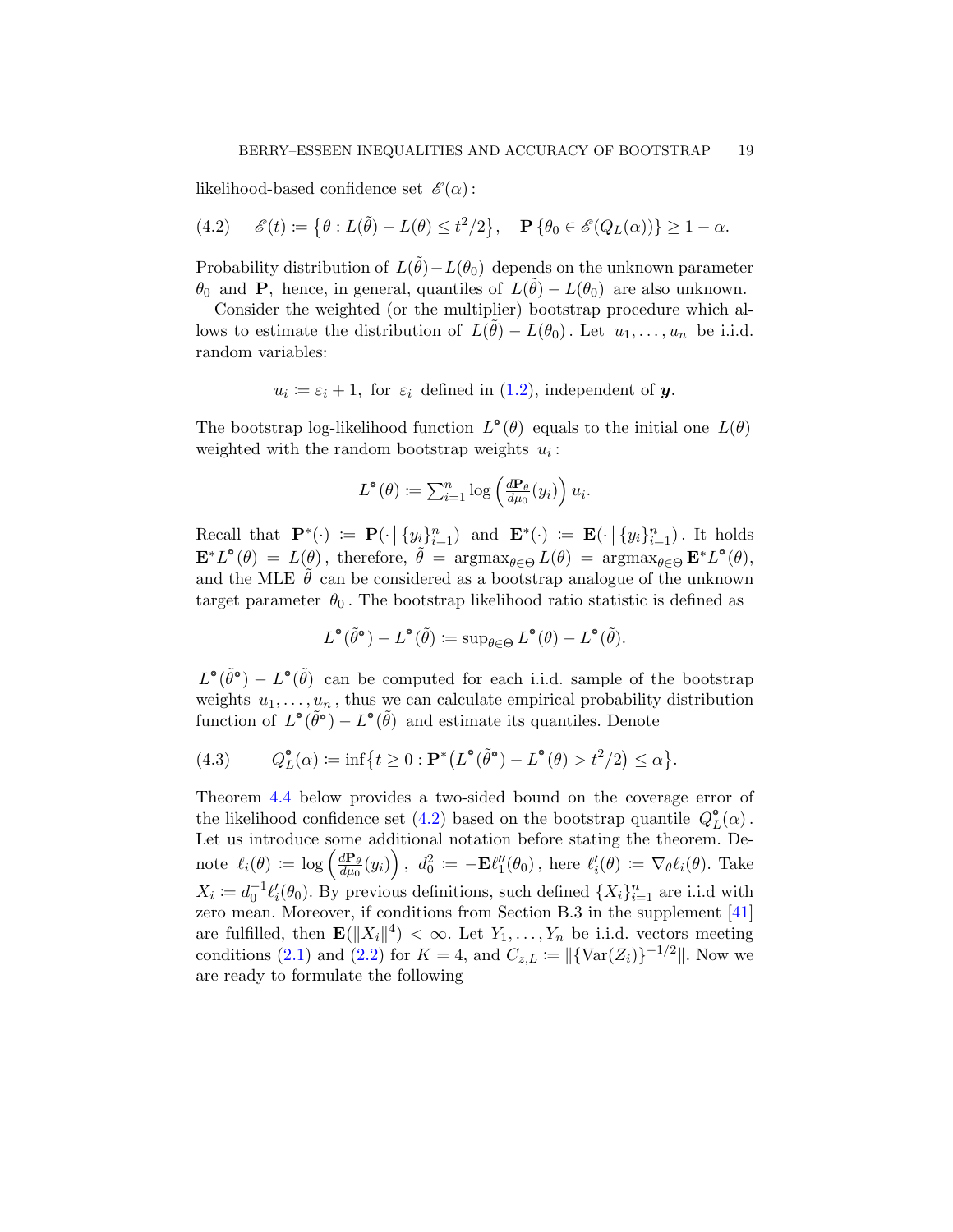<span id="page-19-1"></span>THEOREM 4.4. If the conditions from Section B.3 in the supplement  $[41]$ are fulfilled, then it holds with probability  $\geq 1 - 10e^{-x}$  for  $x > 0$ 

<span id="page-19-2"></span>
$$
\sup_{t\geq 0} \left| \mathbf{P} \left\{ L(\tilde{\theta}) - L(\theta_0) \leq t \right\} - \mathbf{P}^* \left\{ L^{\bullet}(\tilde{\theta}^{\bullet}) - L^{\bullet}(\tilde{\theta}) \leq t \right\} \right| \leq \Delta_L, \text{ and}
$$
  
\n
$$
\left| \mathbf{P} \left\{ \theta_0 \notin \mathcal{E}(Q_L^{\bullet}(\alpha)) \right\} - \alpha \right| \leq 2\Delta_L + 10e^{-x}, \text{ where}
$$
  
\n(4.4) 
$$
\Delta_L \leq C_{\mathcal{B},w,ind} \left\{ C_{z,L}^4 \mathbf{E} \left( ||d_0^{-1} \ell_1'(\theta_0)||^4 + ||Y_1||^4 \right) / n \right\}^{1/5}
$$
  
\n
$$
+ R_{L,2,3} + C_{z,L} C(p+x) n^{-1/2},
$$

where for  $p \le C \sqrt{n}$  it holds  $R_{L,2,3} \le C (C_{z,L} \vee (\nu \mathfrak{a})^4 \tilde{C}_{x,4} \{1 + \mathbf{E}(\varepsilon_i^4)\}) (p/\sqrt{n})^{1/3}$ ; is defined in (B.17); a more detailed definition of the error term  $\Delta_L$  is given in (B.20),  $C_{\mathcal{B},w,ind}$  is defined in (B.16) (Section B.2 in the supplement [\[41\]](#page-23-18)).

REMARK 4.6. The third term in bound  $(4.4)$  comes from Wilks-type approximations for the likelihood ratios  $L(\tilde{\theta}) - L(\theta_0)$  and  $L^{\circ}(\tilde{\theta}^{\circ}) - L^{\circ}(\tilde{\theta})$ (see the proof in Section B.3 in the supplement [\[41\]](#page-23-18) for more details); the first two terms in [\(4.4\)](#page-19-2) come from the Berry–Esseen type inequality justifying the weighted bootstrap procedure on the set  $\mathscr{B}$  (Theorem [4.3\)](#page-15-2). Due to the assumed sub-Gaussian tail behavior of  $d_0^{-1}\ell_i'(\theta_0)$ , the first term is bounded from above with  $Cpn^{-1/2}$  with large probability. Thus, in Theorem [4.4](#page-19-1) both Wilks-type bound and the higher-order Berry–Esseen type inequality yield similar ratios between p and n in the error of approximation  $\Delta_L$ .

<span id="page-19-0"></span>5. Numerical experiments. This section presents results of simulation studies, illustrating accuracy of the considered Berry–Esseen bounds and the bootstrap procedures.

5.[1](#page-20-0). Berry–Esseen inequality. Figure 1 shows the c.d.f.-s of  $S_n$ ,  $\tilde{S}_n$  and  $\mathcal{N}(0, 1)$  for the sample size  $n = 50$ , dimension  $p = 1$  and number  $K - 1 = 3$ of equal moments of  $S_n$  and  $\tilde{S}_n$ . Similarly Figure [2](#page-20-1) shows c.d.f.-s of  $||S_n||^2$ ,  $\|\tilde{S}_n\|^2$  and  $\chi_p^2$  for  $n = 50$ ,  $p = 7$  and  $K - 1 = 3$ . Distributions of  $X_i$ and  $Y_i$  are described in the bottom of each of the Figures [1](#page-20-0) and [2.](#page-20-1) The c.d.f.-s are obtained from  $15 \cdot 10^3$  i.i.d. samples. Both figures agree with the theoretical results about the higher order Berry–Esseen bounds: the latter approximation has a better accuracy than the Gaussian approximation.

5.2. Bootstrap. Here we examine accuracy of the bootstrap procedures for  $||S_n||$  (described in Section [4\)](#page-13-0) by computing coverage probabilities using bootstrap quantiles  $Q_2^{\bullet}(\alpha)$ . All the results are collected in Table [1.](#page-21-0) Columns  $n, p, \mathscr{L}(\varepsilon_i), \mathscr{L}(X_{i,j})$  show the sample size, the dimension, the distribution of the bootstrap weights  $\varepsilon_i$ , and the distribution of  $X_{i,j}$ , where i.i.d. coordinates  $X_{i,j}$  are s.t.  $X_i = (X_{i,1}, \ldots, X_{i,p})^\top$ . Nominal coverage probabilities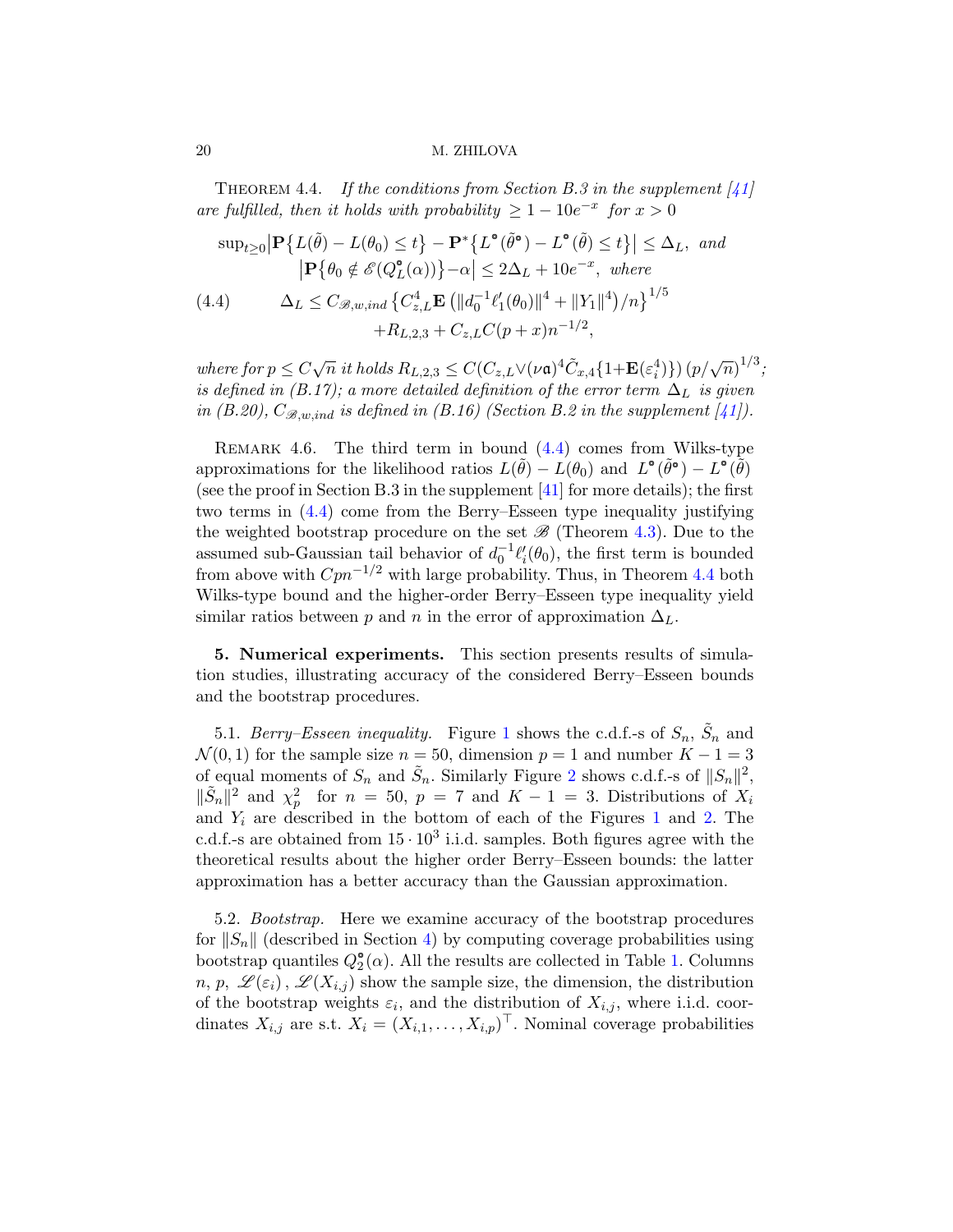<span id="page-20-0"></span>

FIG 1. Distribution functions of  $S_n$  and  $\tilde{S}_n$  for  $n = 50$ ,  $p = 1$ ,  $K = 4$ .



FIG 2. Distribution functions of  $||S_n||^2$  and  $||\tilde{S}_n||^2$  for  $n = 50$ ,  $p = 7$ ,  $K = 4$ .

<span id="page-20-1"></span>

 $1 - \alpha$  are given in the second row 0.975, 0.95, 0.90, 0.85, ..., 0.50. All the rest numbers represent frequencies of the event  $\{\|S_n\| \leq Q^{\bullet}(\alpha)\}\)$ , computed for different n, p,  $\alpha$ ,  $\mathscr{L}(\varepsilon_i)$ , and  $\mathscr{L}(X_{i,j})$ , from  $7 \cdot 10^3$  i.i.d. samples  $\{X_i\}_{i=1}^n$ and  $\{\varepsilon_i\}_{i=1}^n$ . We consider three types of the bootstrap weights: first one  $\varepsilon_i = z_i + u_i$ , with  $u_i \sim (Bernoulli(b) - b)\sigma_u$ ,  $b = 0.276, \sigma_u \approx 2.235$ , and  $z_i \sim \mathcal{N}(0, \sigma_z^2), \sigma_z^2 \approx 0.038$ , for this case  $\mathbf{E} \varepsilon_i = 0, \ \mathbf{E}(\varepsilon_i^2) = \mathbf{E}(\varepsilon_i^3) = 1$ ,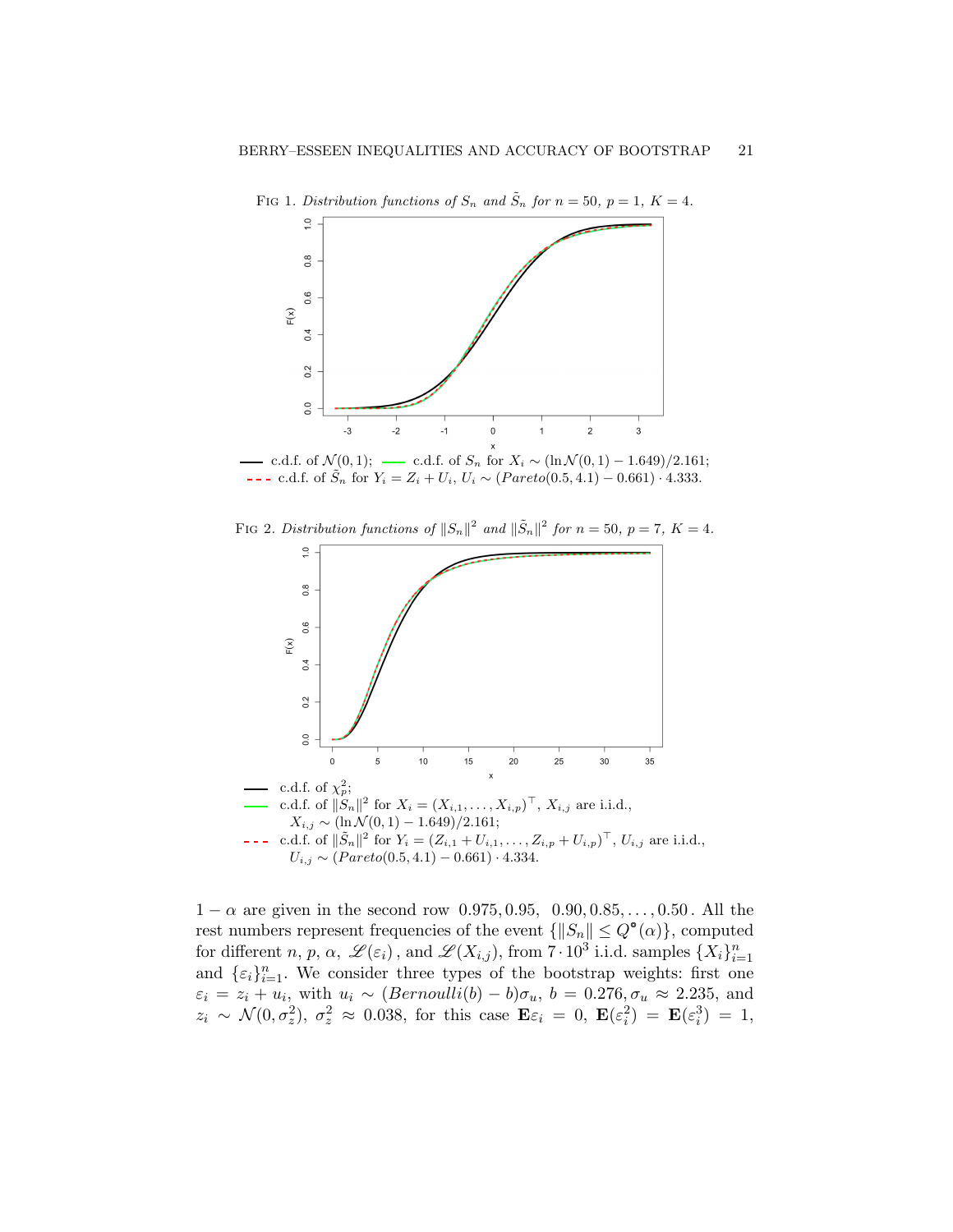therefore  $\varepsilon_i$  meet conditions [\(1.2\)](#page-1-2). The second type is  $\varepsilon_i \sim \mathcal{N}(0,1)$ , in this case  $\mathbf{E}(\varepsilon_i^3) \neq 1$ , and the approximation accuracy corresponds to the classical normal approximation with a larger error term. In this numerical experiment we check, whether the additional condition  $\mathbf{E}(\varepsilon_i^3) = 1$  improves numerical performance of the weighted bootstrap for  $||S_n||$ . The third type of the weights *Multinom*. corresponds to the multinomial distribution  $Multinomial(n; 1/n, \ldots, 1/n)$ , i.e., to the classical Efron's bootstrap scheme. Table [1](#page-21-0) confirms the higher-order properties of the bootstrap schemes for most of the computed coverage probabilities.

<span id="page-21-0"></span>

|        |                  |                                   |                              | Confidence levels |       |       |       |       |       |       |       |
|--------|------------------|-----------------------------------|------------------------------|-------------------|-------|-------|-------|-------|-------|-------|-------|
| $\, n$ | $\boldsymbol{p}$ | $\overline{\mathscr{L}}(X_{i,j})$ | $\mathscr{L}(\varepsilon_i)$ | 0.975             | 0.95  | 0.90  | 0.85  | 0.80  | 0.70  | 0.60  | 0.50  |
| 400    | 40               | $\chi_1^2 - 1$                    | $\mathscr{L}(z_i+u_i)$       | 0.982             | 0.957 | 0.910 | 0.855 | 0.804 | 0.701 | 0.595 | 0.491 |
|        |                  |                                   | $\mathcal{N}(0,1)$           | 0.984             | 0.960 | 0.914 | 0.862 | 0.810 | 0.704 | 0.597 | 0.495 |
|        |                  |                                   | Multinom.                    | 0.983             | 0.960 | 0.916 | 0.864 | 0.812 | 0.702 | 0.593 | 0.492 |
|        |                  | $Pareto^*$                        | $\mathscr{L}(z_i+u_i)$       | 0.984             | 0.964 | 0.917 | 0.865 | 0.813 | 0.704 | 0.593 | 0.490 |
|        |                  |                                   | $\mathcal{N}(0,1)$           | 0.986             | 0.972 | 0.925 | 0.873 | 0.821 | 0.707 | 0.589 | 0.480 |
|        |                  |                                   | Multinom.                    | 0.989             | 0.969 | 0.927 | 0.875 | 0.822 | 0.710 | 0.591 | 0.475 |
|        |                  | $\ln \mathcal{N}^*(2.5)$          | $\mathscr{L}(z_i+u_i)$       | 0.996             | 0.987 | 0.958 | 0.912 | 0.863 | 0.711 | 0.555 | 0.416 |
|        |                  |                                   | $\mathcal{N}(0,1)$           | 0.998             | 0.992 | 0.973 | 0.934 | 0.880 | 0.725 | 0.543 | 0.387 |
|        |                  |                                   | Multinom.                    | 0.998             | 0.994 | 0.967 | 0.914 | 0.847 | 0.678 | 0.511 | 0.390 |
| 150    | 15               | $\chi^{2}_{1} - 1$                | $\mathscr{L}(z_i+u_i)$       | 0.983             | 0.958 | 0.907 | 0.855 | 0.807 | 0.703 | 0.596 | 0.492 |
|        |                  |                                   | $\mathcal{N}(0,1)$           | 0.986             | 0.965 | 0.915 | 0.863 | 0.811 | 0.706 | 0.595 | 0.485 |
|        |                  |                                   | Multinom.                    | 0.986             | 0.964 | 0.912 | 0.855 | 0.826 | 0.683 | 0.576 | 0.468 |
|        |                  | $Pareto^*$                        | $\mathscr{L}(z_i+u_i)$       | 0.985             | 0.967 | 0.920 | 0.869 | 0.807 | 0.695 | 0.585 | 0.472 |
|        |                  |                                   | $\mathcal{N}(0,1)$           | 0.990             | 0.974 | 0.931 | 0.882 | 0.820 | 0.697 | 0.580 | 0.459 |
|        |                  |                                   | Multinom.                    | 0.988             | 0.973 | 0.926 | 0.866 | 0.804 | 0.683 | 0.561 | 0.449 |
|        |                  | $\ln \mathcal{N}^*(2.5)$          | $\mathscr{L}(z_i+u_i)$       | 0.992             | 0.978 | 0.936 | 0.889 | 0.830 | 0.674 | 0.514 | 0.386 |
|        |                  |                                   | $\mathcal{N}(0,1)$           | 0.995             | 0.987 | 0.956 | 0.910 | 0.851 | 0.693 | 0.507 | 0.357 |
|        |                  |                                   | Multinom.                    | 0.996             | 0.987 | 0.949 | 0.891 | 0.818 | 0.656 | 0.494 | 0.349 |
| 50     | 5                | $\chi_{1}^{2} - 1$                | $\mathscr{L}(z_i+u_i)$       | 0.985             | 0.961 | 0.906 | 0.853 | 0.798 | 0.688 | 0.582 | 0.483 |
|        |                  |                                   | $\mathcal{N}(0,1)$           | 0.988             | 0.969 | 0.915 | 0.862 | 0.804 | 0.688 | 0.572 | 0.466 |
|        |                  |                                   | Multinom.                    | 0.985             | 0.959 | 0.900 | 0.845 | 0.785 | 0.667 | 0.555 | 0.454 |
|        |                  | $Pareto^*$                        | $\mathscr{L}(z_i+u_i)$       | 0.983             | 0.960 | 0.911 | 0.852 | 0.795 | 0.675 | 0.560 | 0.460 |
|        |                  |                                   | $\mathcal{N}(0,1)$           | 0.986             | 0.967 | 0.923 | 0.866 | 0.804 | 0.673 | 0.546 | 0.432 |
|        |                  |                                   | Multinom.                    | 0.984             | 0.960 | 0.908 | 0.844 | 0.777 | 0.650 | 0.528 | 0.424 |
|        |                  | $\ln \mathcal{N}^*(1.5)$          | $\mathscr{L}(z_i+u_i)$       | 0.977             | 0.956 | 0.903 | 0.839 | 0.775 | 0.638 | 0.532 | 0.411 |
|        |                  |                                   | $\mathcal{N}(0,1)$           | 0.983             | 0.965 | 0.920 | 0.858 | 0.795 | 0.645 | 0.506 | 0.382 |
|        |                  |                                   | Multinom.                    | 0.980             | 0.958 | 0.901 | 0.833 | 0.763 | 0.621 | 0.493 | 0.383 |

TABLE 1 Coverage probabilities  $\mathbf{P}(|S_n| \leq Q_2^{\circ}(\alpha))$ 

Here Pareto\* and  $\ln \mathcal{N}^*(\sigma^2)$  denote zero mean distributions Pareto(0.5, 4.1) – 0.661 and  $\ln \mathcal{N}(0, \sigma^2) - e^{\sigma^2/2}$  correspondingly.

Acknowledgments. I am thankful to Prof. Vladimir Koltchinskii for valuable comments; I would like to thank the Editor, an Associate Editor, and anonymous Referees for careful reading of the manuscript and useful remarks which helped to improve the paper.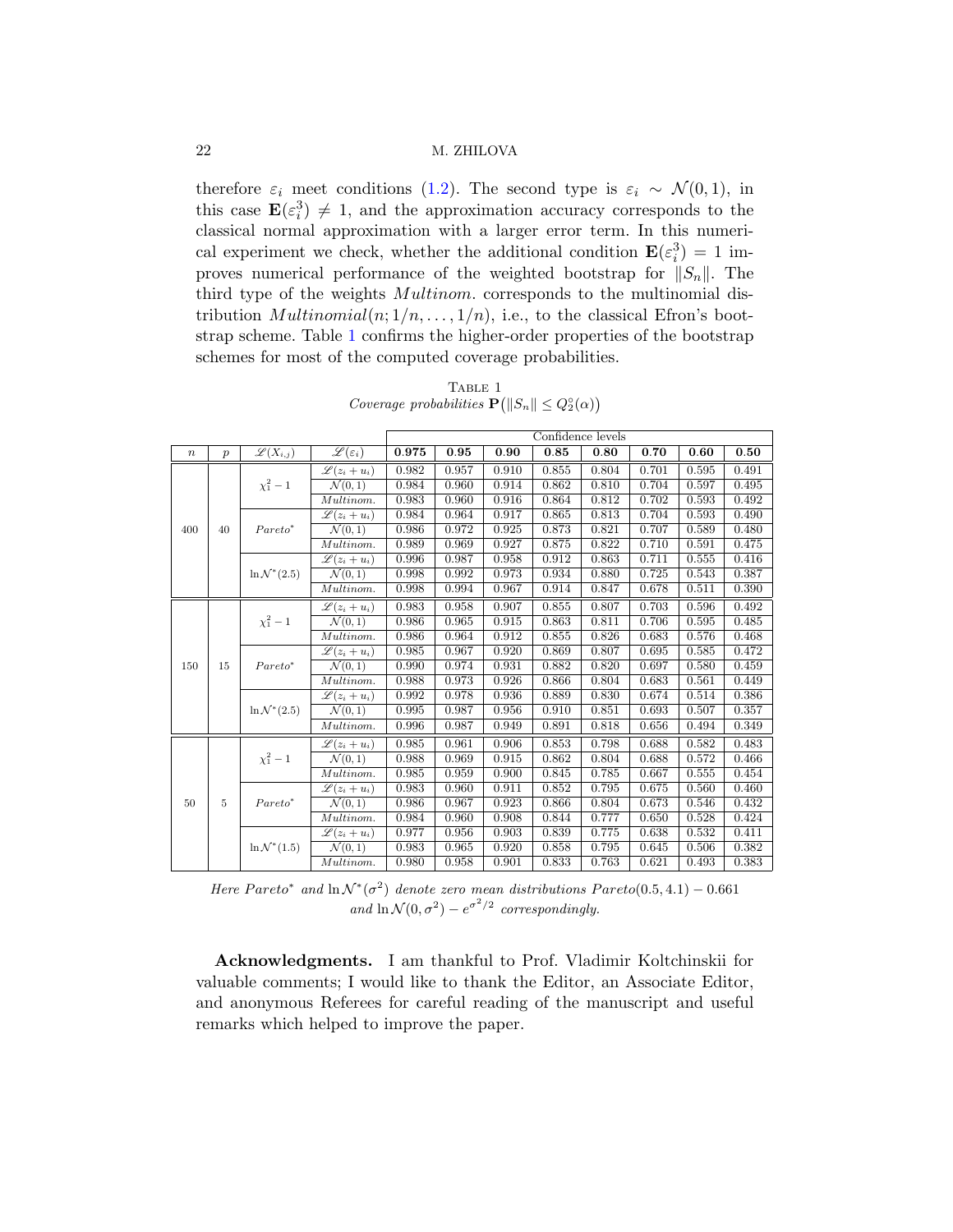# SUPPLEMENTARY MATERIAL

Supplement to "Nonclassical Berry–Esseen inequalities and accuracy of the bootstrap"

(). The supplementary material contains proofs of the results from Sections [2](#page-7-1) and [4.](#page-13-0)

# References.

- <span id="page-22-20"></span>[1] Akhiezer, N. I. (1965). The classical moment problem and some related questions in analysis, volume 5. Oliver & Boyd.
- <span id="page-22-6"></span>[2] Arlot, S., Blanchard, G., and Roquain, E. (2010). Some nonasymptotic results on resampling in high dimension. I. Confidence regions. The Annals of Statistics, 38(1):51– 82.
- <span id="page-22-10"></span>[3] Barbe, P. and Bertail, P. (1995). The weighted bootstrap, volume 98. Springer.
- <span id="page-22-1"></span>[4] Bentkus, V. (2003). On the dependence of the Berry–Esseen bound on dimension. Journal of Statistical Planning and Inference, 113(2):385–402.
- <span id="page-22-13"></span>[5] Bentkus, V. (2005). A Lyapunov-type bound in  $R^d$ . Theory of Probability & Its Applications, 49(2):311–323.
- <span id="page-22-2"></span>[6] Bhattacharya, R. N. and Ghosh, J. K. (1978). On the validity of the formal Edgeworth expansion. Ann. Statist,  $6(2)$ : 434-451.
- <span id="page-22-9"></span>[7] Bickel, P. J. and Freedman, D. A. (1983). Bootstrapping regression models with many parameters. Festschrift for Erich L. Lehmann, pages 28–48.
- <span id="page-22-16"></span>[8] Boyd, S. and Vandenberghe, L. (2004). Convex Optimization. Cambridge University Press.
- <span id="page-22-4"></span>[9] Chatterjee, S. and Bose, A. (2005). Generalized bootstrap for estimating equations. The Annals of Statistics, 33(1):414–436.
- <span id="page-22-7"></span>[10] Chernozhukov, V., Chetverikov, D., and Kato, K. (2013). Gaussian approximations and multiplier bootstrap for maxima of sums of high-dimensional random vectors. The Annals of Statistics, 41(6):2786–2819.
- <span id="page-22-8"></span>[11] Chernozhukov, V., Chetverikov, D., and Kato, K. (2017). Central limit theorems and bootstrap in high dimensions. The Annals of Probability, 45(4):2309–2352.
- <span id="page-22-17"></span>[12] Curto, R. E. and Fialkow, L. A. (1991). Recursiveness, positivity, and truncated moment problems. Houston Journal of Mathematics, 17(4):603-635.
- <span id="page-22-15"></span>[13] Curto, R. E. and Fialkow, L. A. (2008). An analogue of the Riesz–Haviland theorem for the truncated moment problem. Journal of Functional Analysis, 255(10):2709–2731.
- <span id="page-22-0"></span>[14] Efron, B. (1979). Bootstrap methods: another look at the jackknife. The Annals of Statistics, pages 1–26.
- <span id="page-22-18"></span>[15] Efron, B. and Tibshirani, R. J. (1994). An introduction to the bootstrap. CRC press.
- <span id="page-22-3"></span>[16] Hall, P. (1992). The bootstrap and Edgeworth expansion. Springer.
- <span id="page-22-11"></span>[17] Holmes, S. and Reinert, G. (2004). Stein's method for the bootstrap. In Stein's Method, pages 93–132. Institute of Mathematical Statistics.
- <span id="page-22-14"></span>[18] Holmquist, B. (1988). Moments and cumulants of the multivariate normal distribution. Stochastic Analysis and Applications, 6(3):273–278.
- <span id="page-22-5"></span>[19] Horowitz, J. L. (2001). The bootstrap. Handbook of econometrics, 5:3159–3228.
- <span id="page-22-19"></span>[20] Hsu, D., Kakade, S. M., and Zhang, T. (2012). A tail inequality for quadratic forms of subgaussian random vectors. Electron. Commun. Probab, 17(52):1–6.
- <span id="page-22-12"></span>[21] Ibragimov, I. A. (1966). On the accuracy of Gaussian approximation to the distribution functions of sums of independent variables. Theory of Probability  $\mathcal C$  Its Applications, 11(4):559–579.